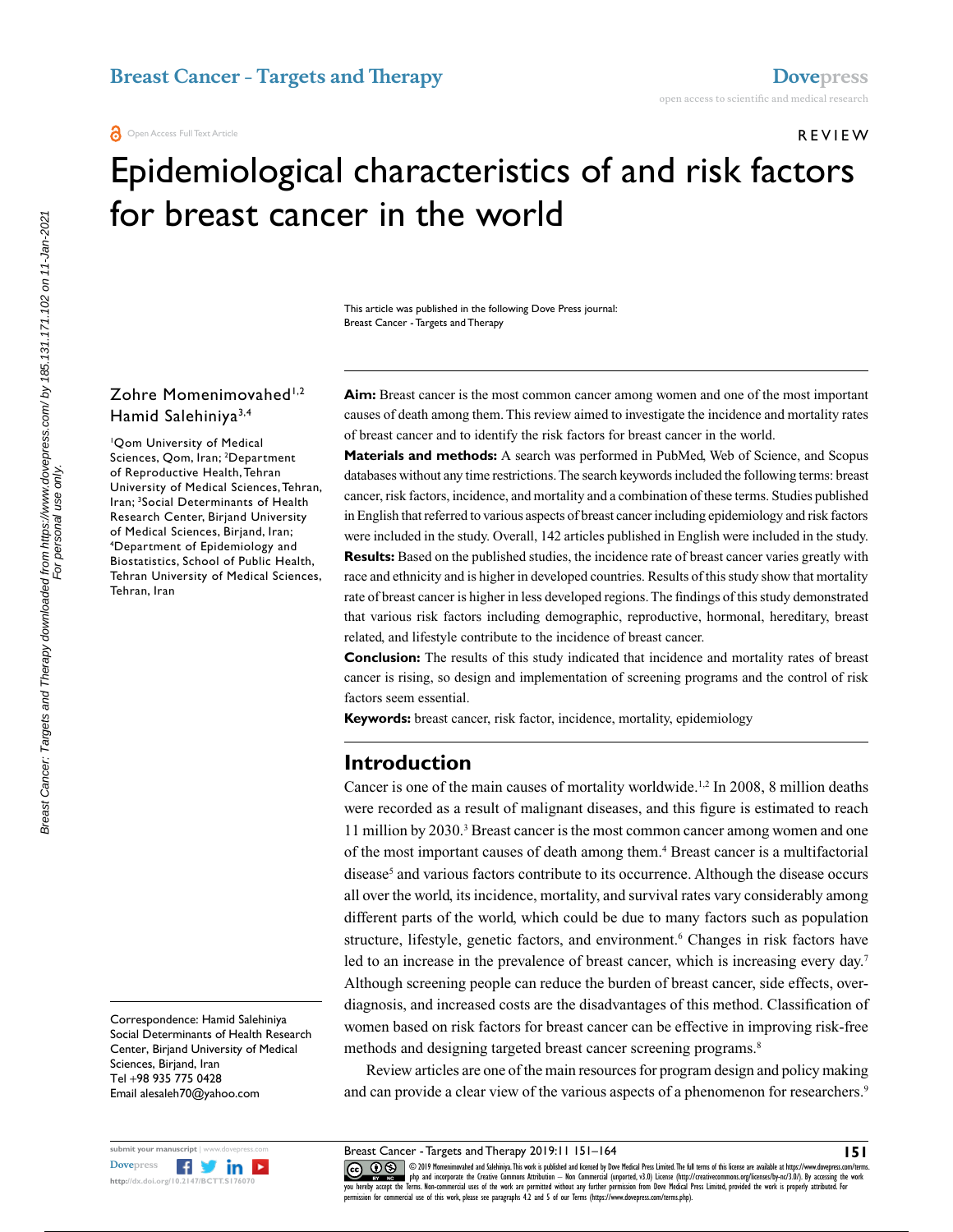**[Dovepress](www.dovepress.com)**

This review aimed to investigate the prevalence and mortality rate of breast cancer and also to identify the risk factors for breast cancer in the world by combining and summarizing the results of various population-based studies conducted in the world.

# **Materials and methods** Search method

Both authors performed searches in PubMed, Web of Science, and Scopus databases without any time restrictions. The search keywords included the following terms: breast cancer, risk factors, incidence, and mortality and a combination of these terms. A list of related articles was also searched, and studies published in English that referred to various aspects of breast cancer including epidemiology and risk factors were included in the study. Qualitative studies, studies related to therapeutic and diagnostic aspects, and studies with insufficient focus on the goals of this study were excluded from the present study. Studies were selected based on the review of the article title, abstract, and full text of the articles. In the initial search, 765 articles were obtained from three databases and 54 articles were obtained using manual search. After removing duplicates, the titles and abstracts of 625 articles were reviewed using EndNote software. After the initial screening, 207 articles were included in the study, of which 59 articles were excluded for scientific reasons (editorial: 3, insufficient data: 16, duplicate: 16, qualitative studies: 7, case reports: 4, full text not available: 13). Finally, 148 articles published in English were included in the study.

# **Results** Types of breast cancer

Based on various factors such as etiology, clinical presentation, molecular characteristics, and response to treatment, breast cancer was divided into different groups.<sup>10</sup> The estrogen receptor (ER), the progesterone receptor (PR), and the HER2 are the most commonly used classification of invasive breast cancer, which is used to provide therapeutic approaches and to predict clinical outcomes.11 The incidence rate of different hormone receptor-positive breast cancer varies in different regions. Milne et al<sup>12</sup> found that ER-negative breast cancer was correlated with breast cancer risk in *BRCA1* mutation carriers. In a study among women 50 years of age and older, relative to non-Hispanic whites, women of certain ethnic group (African Americans, Native Americans, Filipinos, Chinese, Koreans, Vietnamese, Indians/Pakistanis, Mexicans, South/Central Americans, and Puerto Ricans living in the United States) 1.4- to 3.1-fold more likely to have estrogen receptor-negative/progesterone receptor-negative breast cancer.13 Yip et al in a study in Malaysia showed that ethnicity and grade were significantly associated with ER positivity rates. They stated that between 1994 and 2008, every 5 years, the proportion of  $ER+$  breast cancers increased by  $2\%$ .<sup>14</sup> The results of a study in Southeast Asia showed that Malay and Indian women were more likely to have unfavorable tumor characteristics such as hormonal negative, poorly differentiated tumors, high-grade tumors, and thus poorer survival after breast cancer.<sup>15</sup> In a study by Parise et al,<sup>16</sup> Asian Pacific Islanders had an increased risk of having the ER–/PR–/HER2+ subtype. Another study that was conducted by Yamashita et al<sup>17</sup> showed that ER-positive tumors significantly increased among Japanese women.

# Incidence

Breast cancer is the second most common cancer in the world and the most common cancer among women.<sup>4</sup> Lifetime risk of developing breast cancer in every woman in the United States is  $12.4\%$  or one in eight women.<sup>18</sup> In 2012, 1.67 million new cases of breast cancer were identified worldwide, accounting for 25% of all cancers.<sup>4</sup> Although cancer exists anywhere in the world, its incidence rate is higher in developed countries, and the incidence rate of breast cancer varies greatly with race and ethnicity.19 The incidence rate of breast cancer varies among different parts of the world,<sup>20</sup> varying from 27 per 100,000 in Middle Africa and East Asia to 92 per 100,000 in Northern America.4 The incidence rate of breast cancer is estimated to reach 3.2 million by 2050.<sup>6</sup> With increasing population age in developed countries, the incidence rate of breast cancer among older people is increasing.<sup>6</sup> In 2017, approximately 252,710 new cases of invasive breast cancer and 6,341 cases of breast cancer in situ were diagnosed in the United States.18 Nearly 24% of all breast cancer cases occur in the Asia-Pacific region, with the highest rates seen in China, Japan, and Indonesia.21,22 In addition to Japan, the prevalence of breast cancer is increasing among Asian and American women, with Korea accounting for the highest prevalence of breast cancer in 1988–2006 and Southeast Asia in  $1988-2013.^{23}$  It was estimated that  $277,054$  new cases of breast cancer were diagnosed in East Asia in 2012. This figure was 107,545 in Southeast Asia and 223,899 in south-central Asia.<sup>24</sup> Due to better access to screening and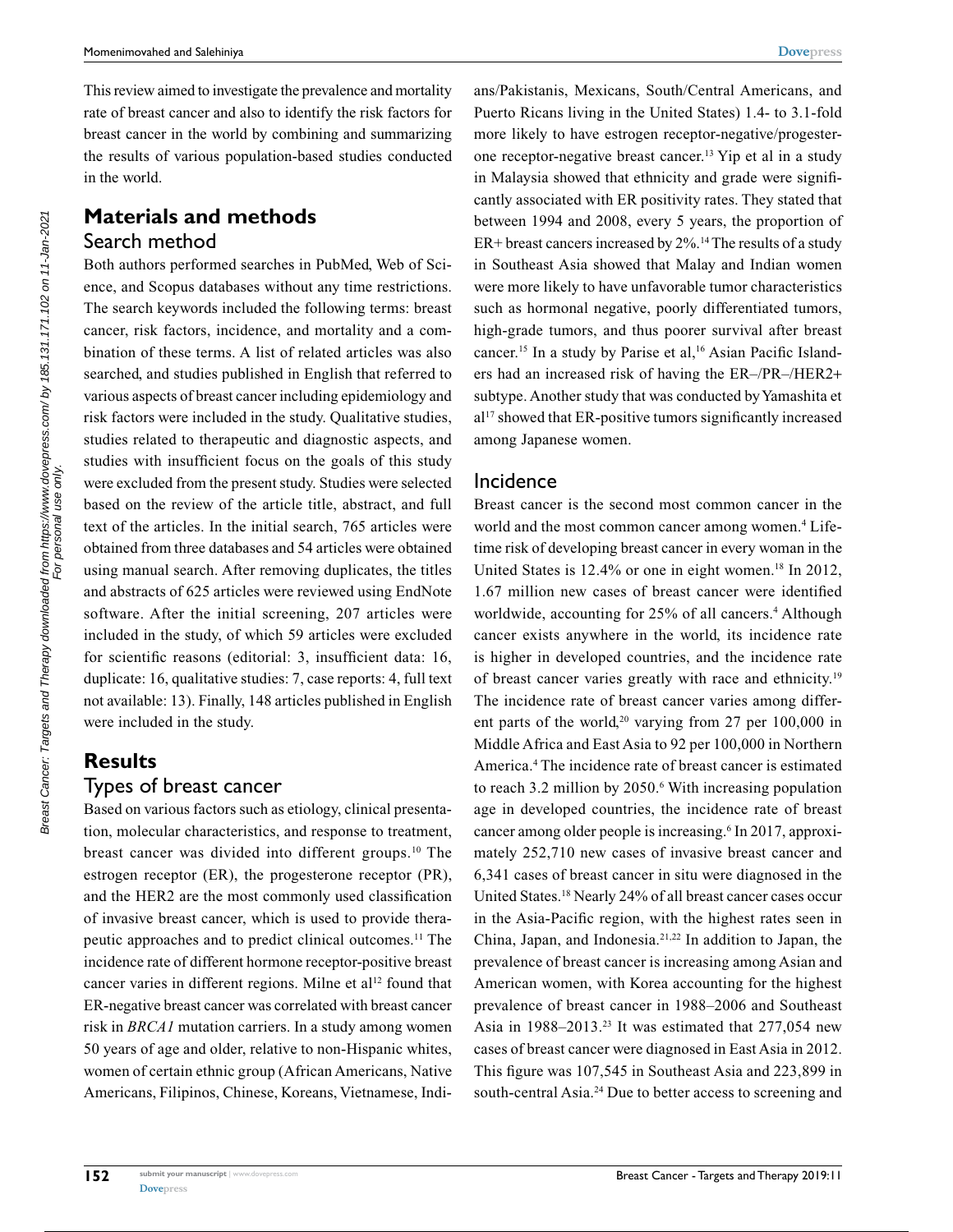therapeutic programs, the survival rate of breast cancer is increasing, and the 5-year survival rate was 89% between 2005 and 2011.25 The 1-year survival rate of breast cancer in European countries varies from 94.1% in Scotland to 97.1% in Italy.<sup>26</sup> Because of the delay in seeking diagnosis of and treatment for breast cancer among African women, survival rate is low among them.<sup>27</sup> The incidence (agestandardized rate per 100,000) of breast cancer in different regions of the world is as follows: more developed regions: 74.1, less developed regions: 31.3, Western Europe: 96.0, Northern America: 91.6, Northern Europe: 89.4, Australia/ New Zealand: 85.8, South-Central Asia: 28.2, and Eastern Asia: 27.0.166

# **Mortality**

Breast cancer is the fifth leading cause of cancer death in 2012 worldwide, with a record of 324,000 deaths in 2012, and it was the most common cause of death in less developed countries. Also, with 197,000 deaths accounting for 15.4% of all deaths, breast cancer was the second cause of death in developed countries after lung cancer.<sup>4</sup> The mortality rate of breast cancer is estimated to increase by 2020 in many parts of Europe.28 Although the prevalence of breast cancer is higher in developed countries, higher mortality rates are observed in less developed regions.<sup>29</sup> Furthermore, 89% of deaths from breast cancer in the United States in 2017 occurred in women aged 50 years or older.18 Due to improved therapeutic and diagnostic methods and the promotion of breast cancer management in the high-income countries, a significant reduction in mortality rate of breast cancer is seen in these countries.<sup>30</sup> The age-standardized mortality rate (ASMR) of breast cancer in the world is 12.9 (31) and Africa has the highest ASMR around the world.<sup>32</sup> The mortality rate varies from six cases per 100,000 people in East Asia to 20 cases per 100,000 people in Western Africa.<sup>4</sup> The mortality-to-incidence rate ratio in North America is 0.16, which indicates a higher survival rate, and in Asia it is between 0.23 and 0.48.31 Most Asian countries are low- to middle-income countries, and therefore, breast cancer is one of the main causes of mortality in these countries.<sup>33</sup> The mortality (age-standardized rate per 100,000) of breast cancer in different regions of the world is as follows: More developed regions: 14.9, less developed regions: 11.5, Western Europe: 16.2, Northern America: 14.8, Northern Europe: 16.4, Australia/ New Zealand: 14.5, South-Central Asia: 13.5, and Eastern Asia: 6.1.166

# **Risk factors**

Table 1 shows factor related to breast cancer.

# Demographic factors Gender

Breast cancer is often a disease that is unique to women and is a rare malignancy in men, accounting for less than 1% of all cases of cancer.34 Breast cancer occurs more often in older adult males who have had hormonal imbalance, exposure to radiation, and family history of breast cancer, and the most common risk factor for this disease among men is mutation of *BRCA2* gene.34,35

## Age

After gender, age is the most important known risk factor for breast cancer.<sup>36</sup> The incidence rate of breast cancer increases significantly with age and reaches its peak in the age of menopause and then gradually decreases or remains constant.<sup>31</sup> In a case–control study, the age more than  $50$ years was associated with the incidence rate of breast cancer.37 However, breast tumors in younger women appear in larger size, advanced stages, positive lymph nodes, and weaker survival.<sup>38</sup>

## Blood group

The results of a review study showed that women with blood group A and Rhesus positive have a higher risk of developing breast cancer, while women with blood group AB and Rhesus negative have a lower risk of developing breast cancer.<sup>39</sup> Although these results were confirmed by a study in 2015,<sup>40</sup> many researchers found no relationship between the blood group and breast cancer.<sup>41,42</sup>

# Reproductive factors

The correlation between reproductive factors and breast cancer is related to the effect of ovarian hormones that begin at the puberty age and continues during the monthly cycles, and these hormones are also affected by the number of pregnancies and ultimately decrease in menopause.36

## Age of menarche

The findings of a case–control study indicated that younger age during menarche increases the risk of breast cancer by two times (OR, 2.83; 95% CI, 1.02–7.86).<sup>36</sup> This result has been confirmed by many other studies.<sup>31,43-45</sup> The result of a large population cohort study of 11,889 women in China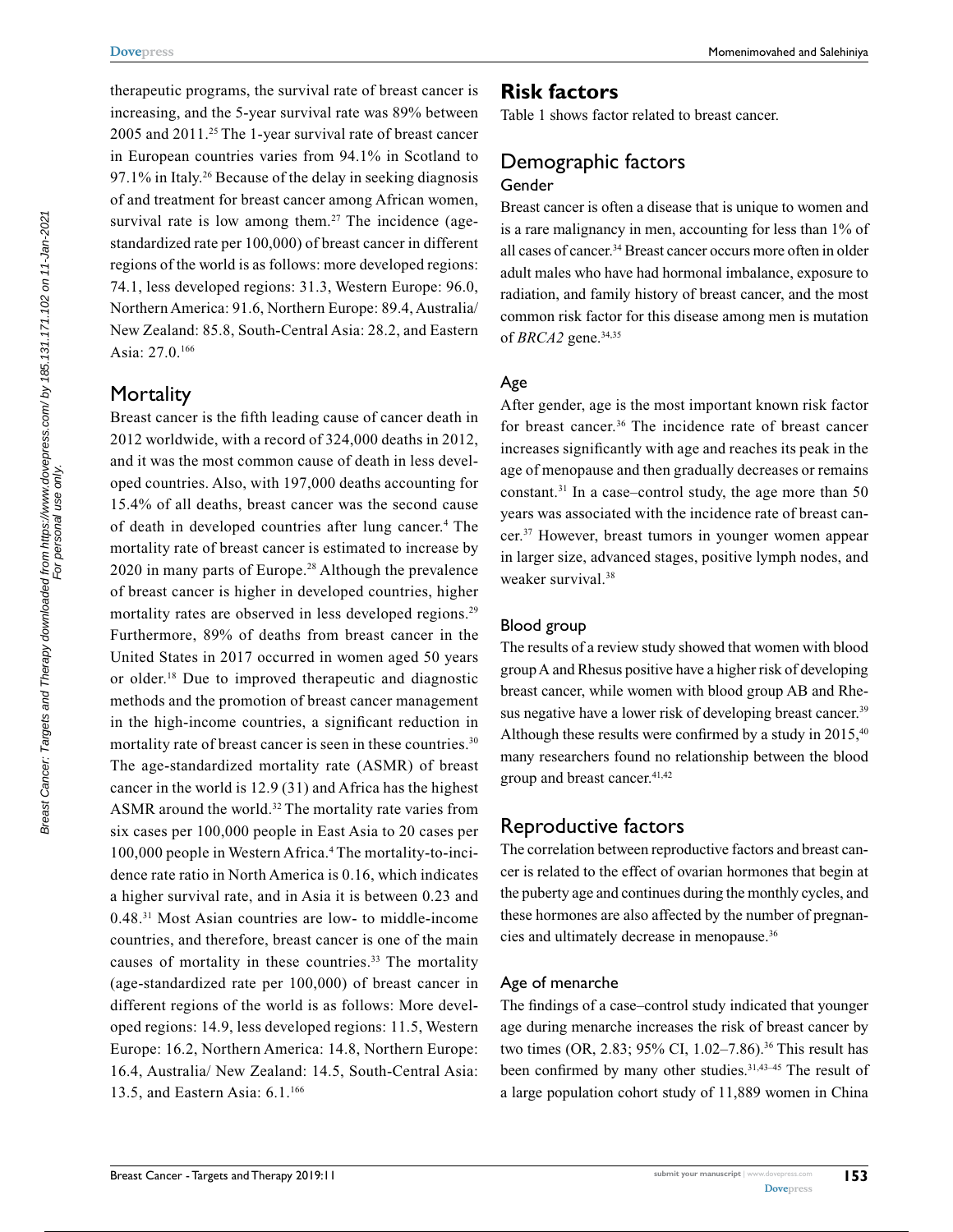#### **Table 1** Risk factors related to the breast cancer in the world

| <b>Risk factors</b>   |                                          | <b>Protective</b> | Predisposing | Controversial |
|-----------------------|------------------------------------------|-------------------|--------------|---------------|
| Demographic           | Female gender                            |                   | ✓            |               |
|                       | Age                                      |                   | ✓            |               |
|                       | Blood group                              |                   |              | ✓             |
| Reproductive          | Age of menarche                          |                   |              | $\checkmark$  |
|                       | Late age of menopause                    |                   | ✓            |               |
|                       | Full-term pregnancy                      | ✓                 |              |               |
|                       | Abortion                                 |                   |              | $\checkmark$  |
|                       | Ovulatory menstrual cycle                | ✓                 |              |               |
|                       | Pregnancy characteristics                | $\checkmark$      | ✓            |               |
| Hormonal              | Hormonal contraceptive methods           |                   | $\checkmark$ |               |
|                       | Ovulation-stimulating drugs              |                   |              | $\checkmark$  |
|                       | Postmenopausal hormone therapy           |                   | ✓            |               |
| Hereditary            | Genetic factors                          |                   | ✓            |               |
|                       | Positive family history of breast cancer |                   | ✓            |               |
| <b>Breast related</b> | Lesser lactation duration                | $\checkmark$      |              |               |
|                       | More breast density                      |                   |              | $\checkmark$  |
|                       | Benign breast disorders                  |                   | ✓            |               |
| Lifestyle             | Obesity and overweight                   |                   | ✓            |               |
|                       | Alcohol consumption                      |                   | ✓            |               |
|                       | Smoking                                  |                   | ✓            |               |
|                       | Coffee                                   |                   |              | ✓             |
|                       | <b>Diet</b>                              |                   | ✓            |               |
|                       | More physical activity                   | √                 |              |               |
|                       | Vitamin D                                | ✓                 |              |               |
|                       | Duration of sleep                        |                   |              | $\checkmark$  |
| <b>Others</b>         | Air pollution                            |                   | ✓            |               |
|                       | Night work                               |                   | ✓            |               |
|                       | Socioeconomic status                     |                   | √            |               |
|                       | <b>Diabetes</b>                          |                   | ✓            |               |
|                       | Radiation                                |                   | ✓            |               |

showed that younger age during menarche is associated with an increased risk of breast cancer (95% CI,  $1.1-3.4$ ).<sup>46</sup> However, in other studies, younger age during menarche was not associated with an increased risk of breast cancer.<sup>47,48</sup> A study in Italy showed no relationship between breast cancer and duration of menstruation cycles.<sup>49</sup>

## Age of menopause

The age of menopause over 50 years is associated with an increased risk of breast cancer.<sup>31,44,50</sup> The results of a case– control study also confirmed the association between older age in menopause and the incidence of breast cancer (OR, 2.43; 95% CI, 1.2–4.9).36

## Full-term pregnancy

Among parous women, the risk of breast cancer decreases with increasing parity.<sup>31,45,51</sup> In a case–control study, older age during the first childbirth was the most important risk

factor for breast cancer, with relative risk of more than six times (OR, 6.34; 95% CI, 2.04-27).<sup>36</sup> A study indicated that every childbirth reduces the risk of PR+ and ER+ cancers by up to 10% (RR per birth, 0.89; 95% CI, 0.84–0.94), and women who were older at their first childbirth had a 27% increased risk of developing breast cancer (RR, 1.27; 95% CI,  $1.07-1.50$ ).<sup>52</sup> The results of the studies showed that fullterm pregnancy is considered as a protective factor.<sup>50,51</sup> The results of a study showed that breast cancer is more likely to occur in nulliparous women than women who have more than three children (OR, 1.98; 95% CI, 1.12–3.49).<sup>53</sup> However, in some studies, multiparity was associated with a reduced risk of developing breast cancer,44,47 and based on the results of a case–control study, having more than five full-term pregnancies is associated with an increased risk of breast cancer.37 In a study of African-American women, high parities were associated with an increased risk of developing breast cancer among people younger than 45 years (incidence rate ratio [IRR] for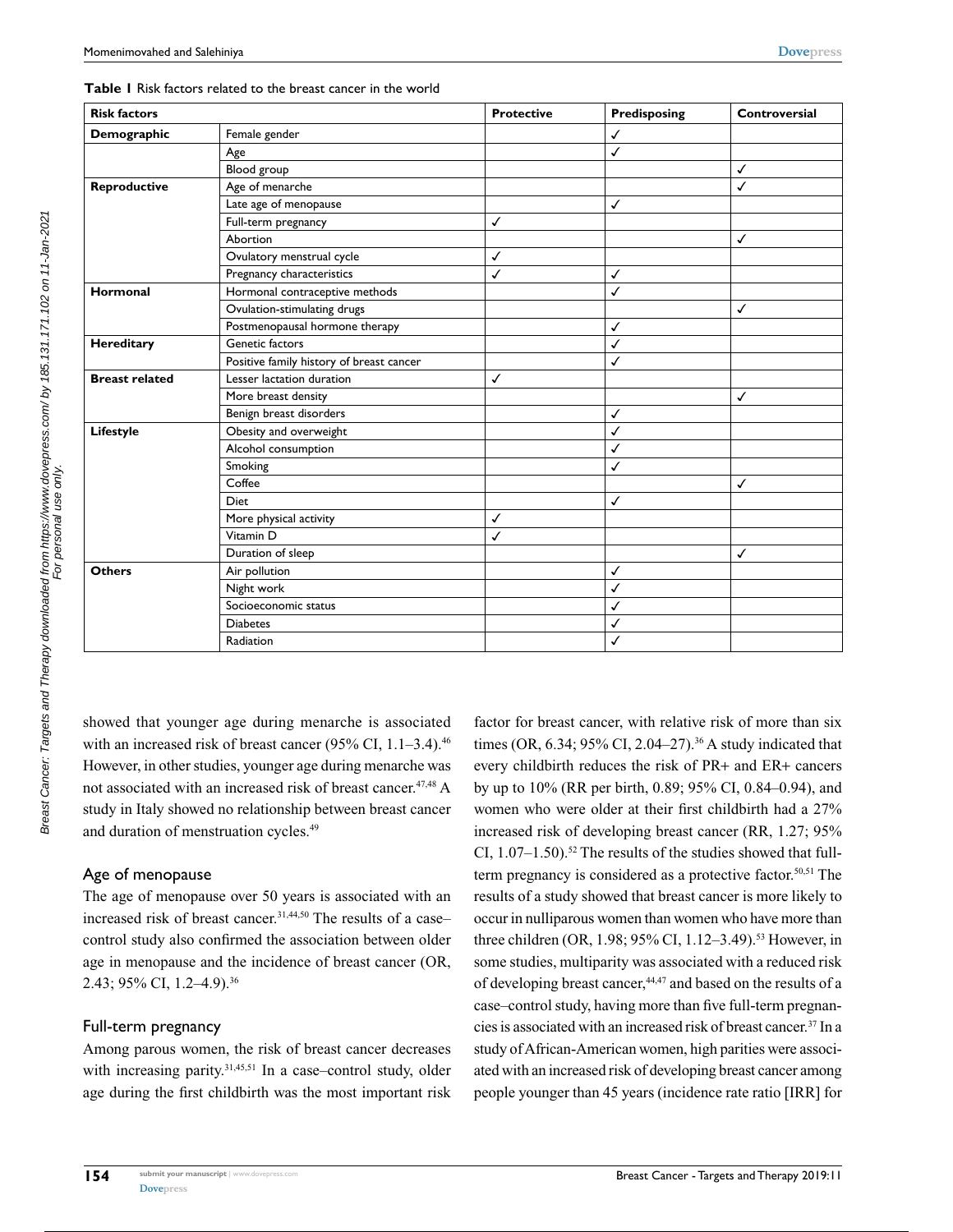four or more births, 2.4;  $95\%$  CI, 1.1–5.1) and a decreased risk among people older than 45 years (IRR, 0.5; 95% CI,  $(0.3-0.9)$ <sup>54</sup> In a prospective cohort study, nulliparity was associated with large tumors (>20 mm; RR, 1.89; 95% CI, 0.91–3.91), high Ki67 levels (RR, 1.95; 95% CI, 0.93–4.10), high cyclin D1 levels (RR, 2.15; 95% CI, 0.88–5.27), grade III (RR, 2.93; 95% CI, 1.29–6.64), and HER2-positive tumors (RR, 3.24; 95% CI, 1.02-10.25).<sup>55</sup>

In addition to full-term pregnancy, early maternal age reduces the risk of developing breast cancer by up to 23%.<sup>44</sup> There is a positive correlation between the age of more than 26 years during the first childbirth and lobular disease (OR, 1.35; 95% CI, 1.03–1.78).<sup>56</sup> Older age at first full-term pregnancy is associated with an increased risk of developing breast cancer.31,37,44,47 In a case–control study, first full-term pregnancy in women aged 20 years or older is associated with  $40\% - 50\%$  increased risk of breast cancer.<sup>45</sup> Older age at the last childbirth is also associated with an increased risk of developing breast cancer (OR, 2.15;  $95\%$  CI, 1.52–3.08), <sup>43</sup> although no significant relationship was found between the breast cancer and the time of last childbirth in the another study.<sup>54</sup>

#### Abortion

The results of a study showed that higher incidence rate of abortion was associated with an increased risk of developing breast cancer (OR,  $6.26$ ;  $95\%$  CI,  $4.16-9.41$ ).<sup>43</sup> However, this finding was not confirmed in another study. The reanalysis of findings from 53 epidemiologic studies showed that selfinduced or natural abortion does not increase the risk of developing breast cancer.<sup>57</sup>

#### Ovulatory menstrual cycle

The ovulatory menstrual cycle may have a protecting role against breast cancer (OR, 0.44; 95% CI, 0.23–0.81).<sup>53</sup>

#### Pregnancy characteristics

Pregnancy, especially the first pregnancy, plays an important role in the risk of developing breast cancer. The results of studies showed that the risk of breast cancer is almost doubled in women who give birth to their first child before the 33 weeks of gestation (OR, 2.1; 95% CI, 1.2–3.9).<sup>58,59</sup> In a study, the risk of developing breast cancer increased in multiple births (OR,  $1.8$ ;  $95\%$  CI,  $1.1-3.0$ ).<sup>58</sup> Moreover, the results of this study showed a relationship between placental abruption in the first pregnancy and an increased risk of developing breast cancer (OR, 1.8; 95% CI, 1.1–3.0).<sup>58</sup> The results of various studies indicated the protective role of preeclampsia

in breast cancer,58,60–62 which can be due to decreased levels of estrogen hormone and insulin-like growth factor 1 (IGF-1) and increased levels of IGF-1-binding protein, hCG, and AFP.58 The result of a case–control study showed an inverse relationship between nausea and vomiting during pregnancy and the risk of developing breast cancer.<sup>62</sup>

# Hormonal factors

#### Contraceptive methods

The role of contraceptive pills in the incident of breast cancer has been addressed in various studies.<sup>63-65</sup> Based on the results of a case–control study, the use of oral contraceptive pill is associated with an increased risk of developing breast cancer (OR, 9.50; 95% CI, 3.38–26.7).<sup>43</sup> This result was confirmed in other studies.<sup>44,49,50</sup> Meanwhile, according to the findings of a study by McDonald and coworkers,<sup>65</sup> which was conducted on 35- to 64-year-old women, current (RR, 1; 95% CI, 0.8–1.3) or previous use (RR, 0.9; 95% CI, 0.8–1) of contraceptive pills was not associated with an increased risk of developing breast cancer. Williams et al<sup>56</sup> showed a relationship between the current use of contraceptives and breast lobular tumors (OR, 1.86; 95% CI, 1.08–3.20). Researchers, regarding the association of medroxyprogesterone acetate with breast cancer, have stated that this correlation may be due to the diagnosis of mammary tumors or the growth of existing mammary tumors.<sup>66</sup> An increased risk of developing breast cancer diminishes 5–10 years after the discontinuation of hormonal contraceptives.<sup>67</sup>

#### Ovulation-stimulating drugs

The result of a case–control study showed that using ovulation-stimulating medications for more than 6 months increases the risk of developing breast cancer.<sup>68</sup> However, this finding was not confirmed in other studies. $69,70$ 

#### Postmenopausal hormone therapy

A reanalysis of 51 epidemiological studies showed that risk of developing breast cancer increases with the hormone replacement therapy (HRT) use (RR, 1.023; 95% CI, 1.011–1.036), and this risk decreases following the discontinuation of HRT use and diminishes after 5 years.<sup>71</sup> Results of a study that examined 1 million women found that the current use of HRT is associated with the increased mortality rate and risk of developing breast cancer (adjusted RR, 1.66; 95% CI, 1.58–1.75), and this risk is higher in those who use estrogen–progesterone combination methods than in those who use other HRT methods (RR, 2.00; 95% CI, 1.88–2.12).<sup>72</sup> These results are consistent with the results of a study that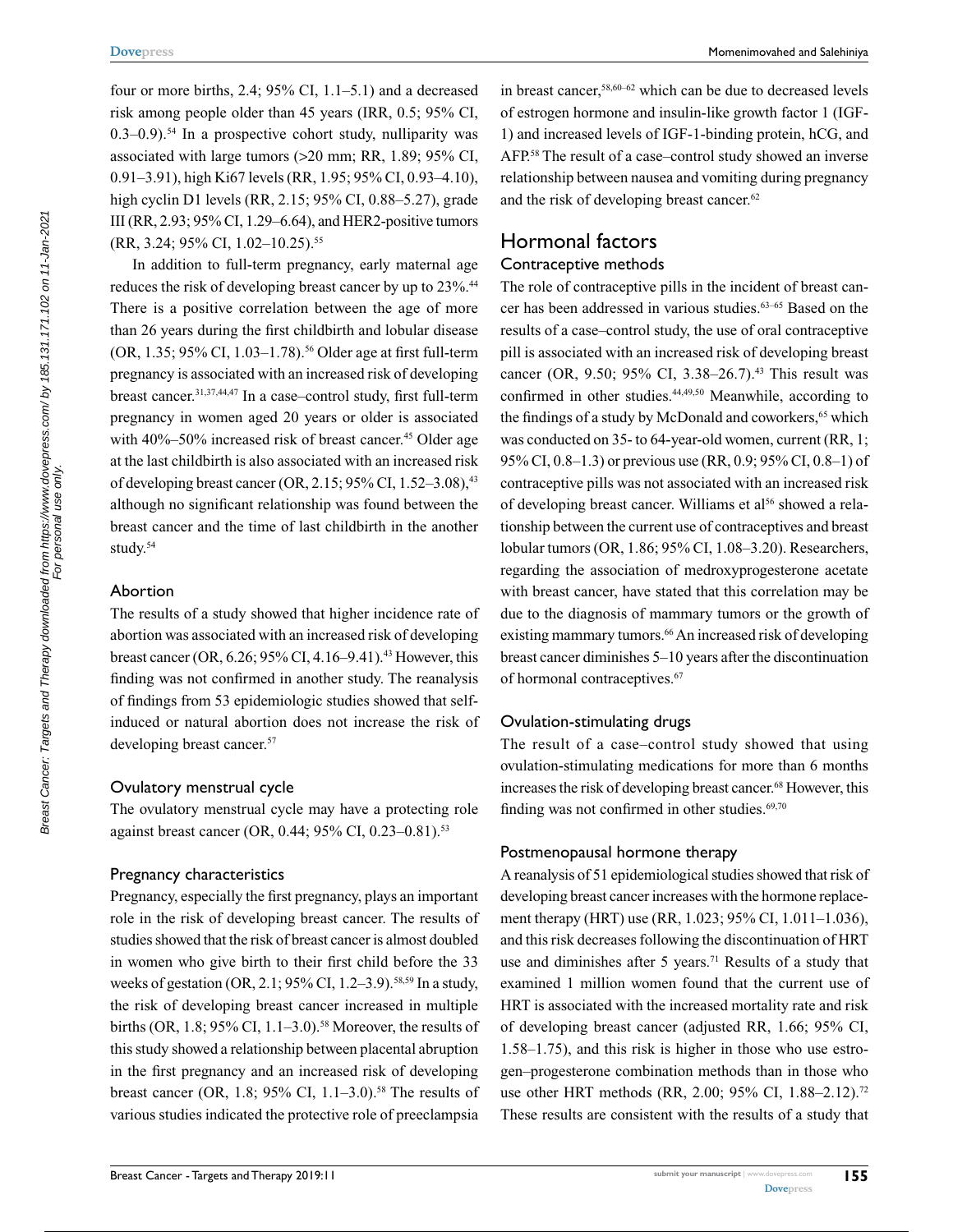stated that adding progesterone to HRT treatment significantly increases the risk of developing breast cancer (OR, 1.24; 95% CI, 1.07–1.45).73 In a cohort study, the researchers emphasized that the selection of progesterone in HRT should be based on the risk of developing breast cancer. They reported that this risk is lower in estrogen–progesterone or estrogen–dydrogesterone methods than other methods.74 The result of a case–control study showed that the use of HRT in postmenopausal women and in carriers of *BRCA1* mutations does not increase the risk of developing breast cancer.<sup>72</sup>

## Hereditary factors Genetic factors

Although several genetic factors contribute to the incidence of breast cancer, approximately 40% of hereditary breast cancer cases occur due to mutations in the *BRCA1* and *BRCA2* genes inherited through the dominant autosomal method.75 The results of a study show that 55%–65% of carriers of *BRCA1* mutation and 45% of carriers of *BRCA2* mutation develop breast cancer by the age of 70 years.<sup>76</sup> Based on a prospective cohort study, the risk of cumulative breast cancer by the age 80 years was 72% in the carriers of *BRCA1* mutation (95% CI, 65%–79%), and this amount was 69% in the carriers of *BRCA2* mutation (95% CI, 61%–77%).<sup>77</sup> Changes in human interferon α-2b may be involved in the onset and progression of breast cancer in addition to other risk factors.78 In a case–control study, matrix metalloproteinase (MMP-2 c-735-T) polymorphisms were associated with an increased risk of developing breast cancer. Furthermore, MMP-2c allele may also increase the risk of developing breast cancer at a younger age by 1.64-fold (OR, 1.64; 95% CI, 1.01–2.7).<sup>79</sup>

## Family history of breast cancer

Family history of breast cancer is one of the major risk factors, which has been mentioned in various studies.<sup>36,37,43,80-82</sup> Researchers reported that women with a family history of breast cancer (two or more cases in women younger than 50 years or three or more cases at any age) who are negative in terms of *BRCA* mutations are approximately 11 times more likely to develop breast cancer.<sup>83</sup> The history of early-onset breast cancer in immediate relatives is a risk factor for the occurrence of breast cancer in *BRCA1* and *BRCA2* carriers.84 Based on the result of a case–control study, the history of breast cancer is associated with a twofold increase in the risk of developing contralateral breast cancer (RR, 2.1; 95% CI,  $1.4-3.0$ ).<sup>84</sup> In a hospital-based cohort of 5,359 women, no relationship was found between the family history of breast cancer and the severity and mortality associated with

the breast cancer (adjusted proportional OR, 1.00; 95% CI, 0.85–1.17). Accordingly, researchers stated that the clinical management of breast cancer among women with or without family history of breast cancer and knowledge of underlying mutations should not be different.<sup>85</sup> Having a family history of breast cancer may candidate individual for chemoprevention with tamoxifen or intensified breast screening with a magnetic resonance imaging.<sup>83</sup>

# Breast-related factors

## Lactation

Breast feeding is a protective factor against breast cancer, and many researchers have pointed to the role of lactation in breast cancer prevention.<sup>31,86</sup> Based on the results of various studies, the length of lactation is associated with breast cancer.43,44,50,87 The protective effect of lactation increases with increasing duration of lactation.<sup>44</sup> The result of a case– control study showed that the combination of two protective factors (two or more childbirth and lactation for more than 13 months) could reduce the risk of developing breast cancer by up to 50%.<sup>88</sup> Furthermore, breastfeeding may be associated with improvements in prognosis and a decreased rate of recurrence (HR, 0.70; 95% CI, 0.53–0.93) and an increased rate of survival among breast cancer patients, although this effect is different in different ER states.<sup>89</sup> The protective effect of breast feeding on breast cancer risk has not been proven in other studies.<sup>90,91</sup>

#### Breast density

Breast density, which means the amount of total dense tissue in the breast, $87$  has been described in numerous studies as an independent risk factor for breast cancer.<sup>80,87</sup> In an observational cohort study, there was no correlation between breast density and breast cancer in women with atypical hyperplasia.92 Based on the results of a case–control study, breast density increased after initiating estrogen and progesterone administration, showing an increase of 3.4% in the risk of developing breast cancer with every 1% increase in the breast density.93 Based on the results of a cohort study, breast density was associated with an increase in the risk of ER-positive (HR, 2.13; 95% CI, 1.89–2.40) and ER-negative invasive breast cancer (HR, 1.68; 95% CI, 1.34–2.11), and the rate of this increase decreased with the age.<sup>94</sup> Although the results of a prediction protocol showed a fivefold increase in the risk of developing breast cancer in high breast density patients,<sup>95</sup> the results of a cohort study showed no relationship between breast cancer and breast density.<sup>81</sup>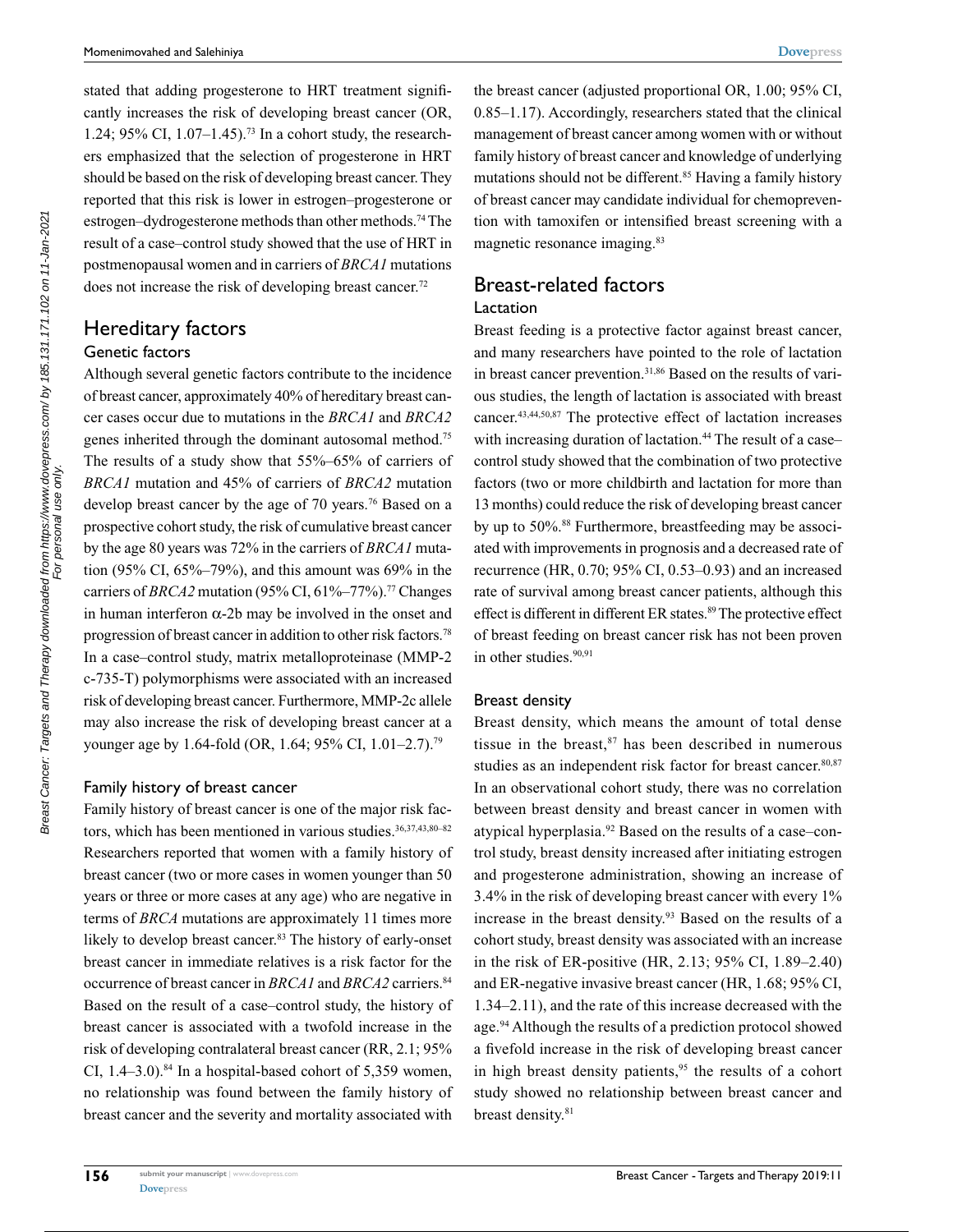#### Benign breast disorders

Cancer is a multifactorial disease, and benign breast diseases are one of the most important risk factors for breast cancer.5,49,96 The results of a cohort study indicated that benign breast diseases are associated with an increased risk of ER-positive and ERnegative invasive breast cancer, and the rate of this increase is different in different age.<sup>94</sup> However, in another study, atypical hyperplasia may only be seen in 5% of women with fibrocystic mastosis.97 The results of a case–control study indicated that HRT and breast hyperplasia are associated with an increased risk of developing breast cancer in patients with benign breast disease (OR, 5.56; 95% CI, 2.05–15.06). The risk of breast cancer decreases in postmenopausal women with benign breast disease.98 The researchers, after conducting another study, concluded that the association between benign breast disorders and breast cancer depends on the histological classification of the disease and family history of breast cancer.<sup>99</sup>

## Lifestyle factors

## Obesity and overweight

The correlation between obesity and breast cancer has been considered in several studies.<sup>31,80,94,100,101</sup> Obesity is correlated with breast cancer due to higher rates of conversion of androgenic precursors to estrogen through peripheral aromatization in adipose tissue. On the other hand, high levels of insulin and insulin-like factors in response to obesity can stimulate the growth of cancer cells.102 According to a prospective observational study, among 74,177 women, 17% of ER+/PR+ postmenopausal breast cancer and 14% of postmenopausal breast cancer attributed to the weight gain of more than 5 kg from the age of 18 years.103 Results of a study showed that prepregnancy obesity is an independent risk factor for long-term malignancies, such as ovarian and breast cancer (adjusted HR, 1.4; 95% CI, 1.1–1.9).<sup>104</sup> Body mass index (BMI) also plays a role in survival of patients and is an independent predictor of overall survival in patients with breast cancer.105 Results of a study showed that postmenopausal women who were obese (BMI≥30 kg/m<sup>2</sup>) at the time of breast cancer diagnosis had a lower disease-free survival (HR, 1.43; 95% CI, 1.11–1.86) and overall survival (HR, 1.56; 95% CI, 1.14–2.14) compared to nonobese women.<sup>106</sup> Researchers of a prospective cohort study reported that obesity mainly affects the elderly.102 A cohort study also showed a positive correlation between breast cancer and the height.<sup>107</sup>

#### Alcohol consumption

In various studies, the role of alcohol carcinogens and its correlation with breast cancer has been addressed.<sup>100,108</sup>

Results of a European Prospective Investigation into Cancer and Nutrition (EPIC) showed a relationship between alcohol consumption and the hormone receptor-positive and hormone receptor-negative breast tumors. The results of this study showed that time of alcohol consumption can affect the risk of developing breast cancer, and the risk of developing breast cancer is higher among those who consume alcohol before the first full-term pregnancy.109 In a case–control study, after the old age in the first childbirth, alcohol consumption, with a 4.2-fold increase, was one of the main risk factors for breast cancer.36 In a population-based case–control study, there was a correlation between alcohol consumption and ER+ invasive lobular carcinoma (OR, 1.25; 95% CI, 0.99–1.58) and ER+ invasive ductal carcinoma.110 These results were also confirmed in another study.<sup>111</sup>

#### Smoking

Active smoking (HR, 1.16; 95% CI, 1.00–1.34), especially in postmenopausal women,  $112$  and prenatal smoking (HR, 1.18; 95% CI,  $1.10-1.27$  for every increase of 20 pack-years)<sup>113</sup> are associated with an increased risk of developing breast cancer. The result of a study showed that spouses' exposure to passive smoking is a risk factor for developing breast cancer, and in particular, this contributes to the increased risk of ER +/PR+ double-positive breast cancer (adjusted OR, 1.46; 95% CI, 1.05–2.03;  $P=0.027$ ).<sup>114</sup> According to the results of a study, there is a consistent dose–response relationship between the number of years of smoking before the first childbirth (HR, 1.60; 95% CI, 1.42–1.80) and the risk of developing breast cancer in short-term and long-term smokers, as well as in those who smoke 10 or more cigarettes per day.<sup>115</sup>

#### Coffee

Overall, the data on coffee consumption and breast cancer risk are controversial. Although different studies did not support the role of coffee in breast cancer risk,<sup>116,117</sup> a case–control study revealed that increase in daily coffee consumption was correlated with significant decrease in ER-negative breast cancer among postmenopausal women.<sup>118</sup> In a study by JK et al,119 authors found negative association between coffee intake and ER+/PR– breast tumors. Ganmaa et al conducted a cohort study and have not found the relationship between coffee and risk of developing breast cancer. However, they stated that there was a weak inverse association between coffee and postmenopausal breast cancer.120 On the contrary, Yaghjyan et al<sup>121</sup> stated that drinking coffee is associated with an increased risk of developing breast cancer among people who have used hormone in the past.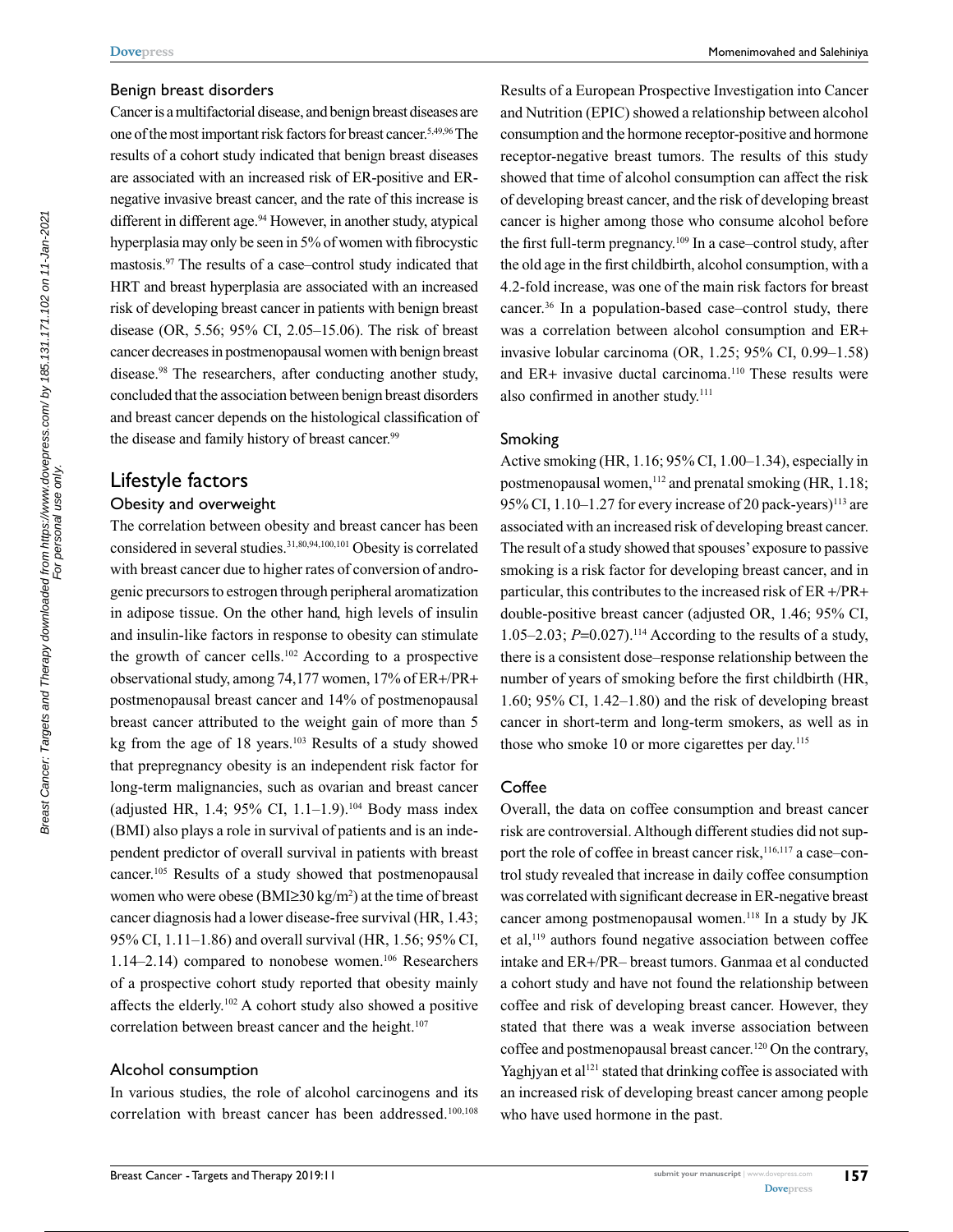#### Diet

The relationship between diet and nutrition and cancer has been the focus of many researchers and has been addressed in various studies. In a case–control study, there was a relationship between nonvegetarian diet and breast cancer.<sup>36</sup> The result of a case–control study showed that diet containing low polyunsaturated and saturated fatty acids in breast cancer is more important than overall fat intake.<sup>122</sup> The results of another study showed that the risk of developing breast cancer increases with the increase in total consumption of meat (HR, 1.20; 95% CI, 0.86–1.68) and nonprocessed meat (HR, 1.20; 95% CI, 0.86–1.68).<sup>123</sup> The results of a European prospective study on cancer and nutrition showed a significant association between saturated fat consumption and the risk of developing breast cancer (HR, 1.13; 95% CI, 1.00–1.27; *P* for trend, 0.038).<sup>124</sup> However, Harris et al<sup>125</sup> found that diet during adolescence could increase the incidence rate of breast cancer at premenopausal age. The result of a study showed that the distributions of Fe, Cu, and Zn concentrations were higher in malignant tissues than in benign tissues. The researchers pointed out that this may be the cause or outcome of breast cancer.<sup>126</sup>

#### Physical activity

Breast Cancer: Targets and Therapy downloaded from https://www.dovepress.com/ by 185.131.171.102 on 11-Jan-2021<br>For personal use only Breast Cancer: Targets and Therapy downloaded from https://www.dovepress.com/ by 185.131.171.102 on 11-Jan-2021 For personal use only.

The results of a prospective cohort study of 74,171 women aged 50–79 years showed that increased physical activity is associated with a reduction in the risk of developing breast cancer in postmenopausal women. In this study, more physical activity was associated with more benefits (RR, 0.86; 95% CI,  $0.78-0.95$ ).<sup>127</sup> Researchers in an observational study stated that physical activity after the diagnosis of breast cancer may reduce the risk of death as a result of the disease. They stated that the greatest benefit of exercise was seen among people who had 3–5 hours walking per week at an average speed.128 Reducing mortality and morbidity of breast cancer in people who exercise have also been confirmed in other studies.31,129,130

## Vitamin D

According to the results of a study, there is an inverse relationship between the serum 25 OH vitamin D and breast tumor size in patients with breast cancer. Moreover, this study showed an improvement in the outcomes of breast cancer with appropriate status of vitamin D.131 The result of a case–control study showed that women with vitamin D deficiency have 27% increased risk of developing breast cancer compared to those with normal serum 25 OH vitamin D levels.132 Researchers have confirmed this conclusion and stated that fourth quartile of 25 OH vitamin D level has three times the risk of developing breast cancer compared to the first quartile.132 In a cohort study, serum levels above 25 OH vitamin D and regular use of vitamin D supplement were associated with a reduction in the incidence rate of breast cancer after menopause over a 5-year follow-up period.<sup>133</sup> Finally, Shekarriz-Foumani and Khodaie,<sup>134</sup> in a systematic review, found that vitamin D deficiency is common among mammary neoplasms and the risk of developing breast cancer increases by decreasing the level of vitamin D.

## Duration of sleep

There is a relationship between sleep duration and breast cancer. Compared to women with normal sleep duration, women with longer sleep duration may be at an increased risk of developing breast cancer. However, in this study, this association was not seen in women with shorter sleep time.<sup>135</sup> Xiao et al<sup>136</sup> stated that short sleep duration is associated with an increased risk of hormone receptor-positive breast cancer. The findings of a retrospective cohort study showed that insomnia is associated with an increased risk of developing breast cancer (adjusted HR, 1.43; 95% CI, 1.10–1.84).137 Another study showed that different aspects of sleep, such as sleep duration and quality, are associated with an increased risk of aggressive breast tumors, and the severity of this association depends on the race of people.<sup>138</sup> The duration of sleep does not affect the prognosis in people who have been saved from cancer.<sup>139</sup> The result of a prospective cohort study did not show any relationship between sleep and breast cancer.140

# Other risk factors

## Air pollution

The result of a study showed a relationship between air pollution and the incidence rate of breast cancer in postmenopausal European women.<sup>141</sup> Wei et al<sup>142</sup> stated that breast cancer is more common in urban areas and areas with high levels of pollution. The result of 15 cohort studies from nine European countries also reported an association between air pollution and the incidence rate of postmenopausal breast cancer in European women.<sup>143</sup>

#### Night work

The result of a study showed that overnight working is associated with an increased moderate risk of developing breast cancer, and this connection is stronger in women who have been working for more than 20 years.<sup>144</sup> Exposure to artificial light at night sharply reduces the level of melatonin and is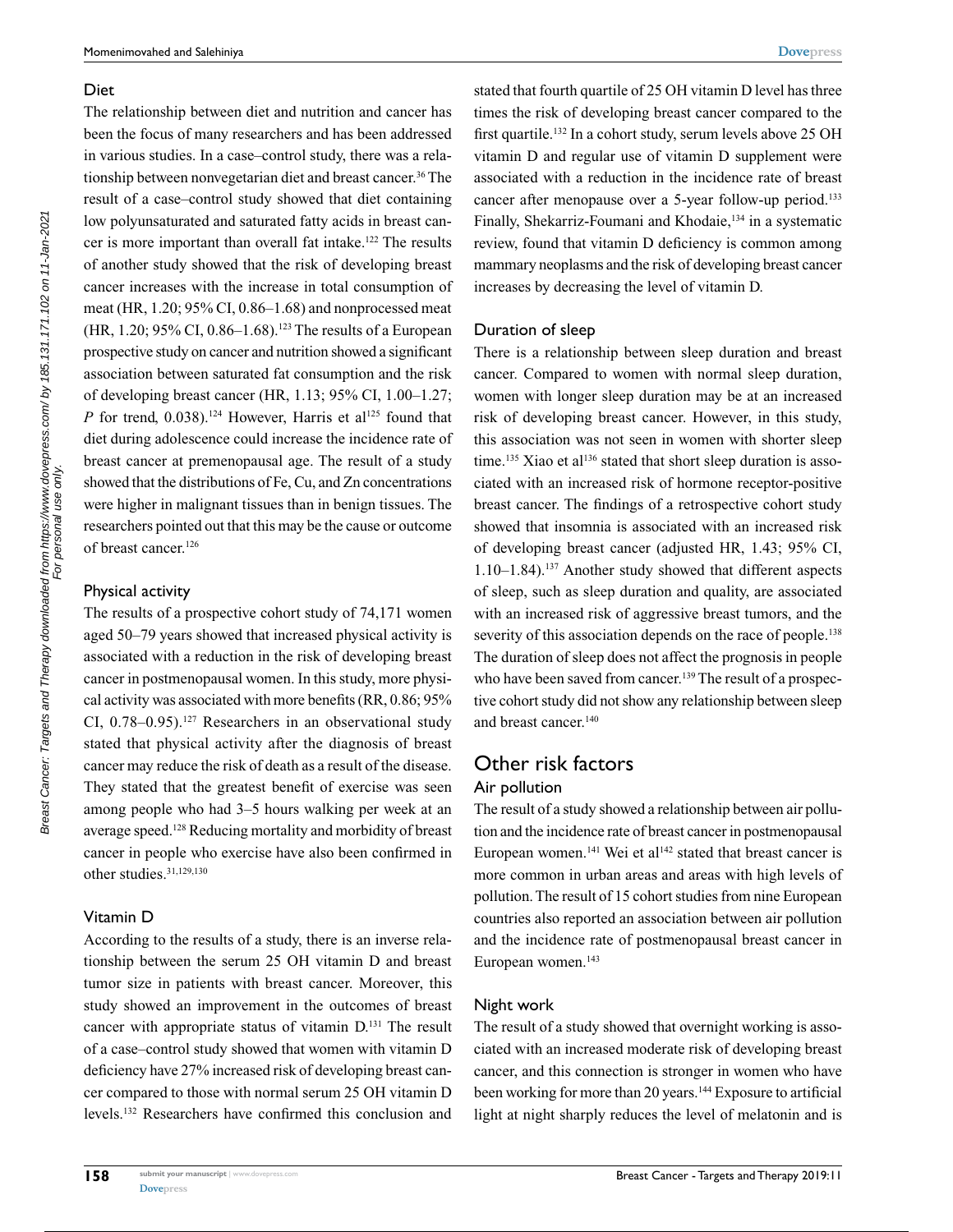thought to increase the risk of developing breast cancer.<sup>145</sup> This reduction in melatonin production leads to an increase in the levels of reproductive hormones such as estrogen, which is effective in the development of hormone-sensitive breast tumors.146 The result of a meta-analysis showed that shift work increases the risk of breast cancer by up to 48%.<sup>147</sup>

#### Socioeconomic status

One of the issues that have been discussed in more detail in recent studies is the role of socioeconomic status in the incidence rate of breast cancer. In various studies, there was a relationship between high socioeconomic status and breast cancer.36,148 Breast cancer is higher in women with higher socioeconomic status, which can be due to the direct effects of important risk factors such as paralysis, and older age at the first childbirth and during menopause.<sup>149</sup> In addition, sedentary lifestyle and a high-fat diet in this social class can directly and indirectly affect the menstrual cycle of women.<sup>36</sup> On the one hand, access to care and prevention, diagnosis, and prevention of breast cancer is also higher in these women.<sup>150</sup> The educational level<sup>49</sup> and employment status (OR,  $0.32$ ; CI,  $0.19-0.56$ <sup>53</sup> are among the most important socioeconomic variables that affect the incidence rate of breast cancer. Researchers believe that employed women generally have higher income and are more likely to use health insurance. In addition, the economic situation can contribute to the person's willingness to spend money on medical care.53 Due to differences in lifestyle, diet, and environmental factors, living in urban areas is associated with an increase in the risk of developing breast cancer.<sup>53</sup> In the low social class, lower levels of vitamin C, retinol and beta carotene, and high level of fat intake can be found, which is associated with changes in levels of estrogen and prolactin hormones in the incidence of breast cancer.151 Socioeconomic status can significantly alter the outcome of patient in cases of relapse and death. In addition, researcher considers the socioeconomic status as an important indicator of disease-free survival and overall survival.<sup>151</sup> The socioeconomic status is associated with the clinical course<sup>152</sup> and survival rate  $(7\%$  absolute difference in overall survival, *P*<.001; 4% cancer-specific survival, *P*<0.001).153

#### Diabetes

Diabetes can affect the incidence of breast cancer by interfering with biological mechanisms or through its effects on screening and treatment.<sup>154</sup> The results of the studies show that diabetes is associated with the risk of breast cancer progress among postmenopausal women and those with higher BMI (OR, 4.928; 95% CI, 2.1–11.3).<sup>155</sup> Findings of a meta-analysis revealed that women with diabetes (especially those with type II diabetes) are at 20% increased risk of developing breast cancer.156 Researchers suggest that in postmenopausal women and in people with BMI of greater than 26 kg/m<sup>2</sup>, the levels of blood glucose, insulin, and IGF-1 patterns are associated with an increased risk of developing breast cancer.157 The use of metformin can improve the overall survival rate in people with breast cancer and type II diabetes.158 According to EPIC, in addition to endocrine factors, in women with higher levels of IGF-1 and insulin-like growth factor binding protein-3 (IGFBP-3) than normal, the risk of developing breast cancer is significantly increased, and this association is stronger in those whose tumors are detected after the age of 50 years (highest vs lowest quintile OR, 1.38 [95% CI, 1.02–1.86], *P*=0.01, and 1.44 [95% CI, 1.04–1.98],  $P=0.01$ , respectively).<sup>159</sup> The control of HbA1C below 7% can improve the outcome of women with breast cancer.<sup>160</sup>

#### Radiation

A large population-based case–control study found that the risk of developing breast cancer in women, who are faced with radiation due to the history of previous cancer treatment (OR, 3.55; 95% CI, 1.47–8.54), screening or tuberculosis (OR, 2.49; 95% CI, 1.82–3.40), or pneumonia monitoring (OR, 2.19; 95% CI, 1.38–3.47), is two to three times higher.<sup>161</sup> On the other hand, those who have been treated with radiation due to childhood cancer and people who are being treated with the whole-lung irradiation are at the highest risk of developing breast cancer. The researchers in this study have pointed to this issue and emphasized that the mortality associated with breast cancer in these individuals is significantly higher (standardized incidence ratio [SIR], 43.6; 95% CI, 27.2–70.3).162 However, in addition to chest radiations, people who have been treated after surviving a sarcoma (SIR, 5.3; 95% CI, 3.6–7.8) or leukemia (SIR ,4.1; 95% CI, 2.4–6.9) are at higher risk of developing breast cancer at younger age, which can be due to high-dose alkylator and anthracycline chemotherapy.163

## **Conclusion**

Cancer imposes a huge burden on people around the world.164 This study investigated the epidemiological aspects and the risk factors associated with breast cancer in the world. The trace of breast cancer as one of the most common form of cancer and causes of mortality among women is seen all over the world, and the mortality rate of breast cancer is higher in less developed countries. The findings of this study showed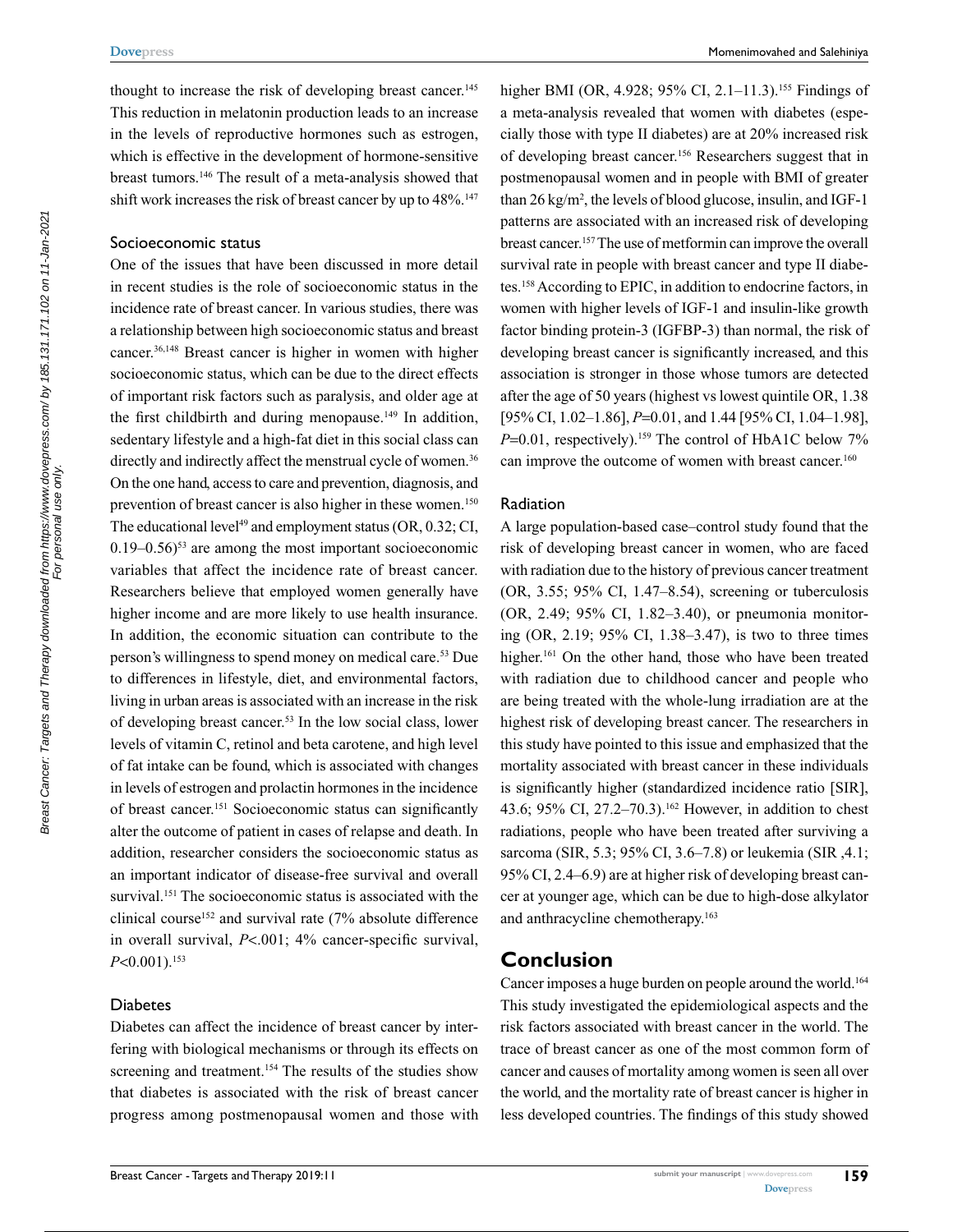that various factors affect the incidence of breast cancer, of which genetic factors, environmental factors, and lifestyle are the most important ones, and also many factors such as parities, lactation, and exercise play important roles in reducing the risk of this disease.

# **Disclosure**

The authors report no conflicts of interest in this work.

## **References**

- 1. Momenimovahed Z, Salehiniya H. Incidence, mortality and risk factors of cervical cancer in the world. *Biomed Res Ther*. 2017;4(12):1795–1811.
- 2. Momenimovahed Z, Ghoncheh M, Pakzad R, Hasanpour H, Salehiniya H. Incidence and mortality of uterine cancer and relationship with Human Development Index in the world. *Cukurova Medical Journal*. 2017;42(2):233–240.
- 3. Benson JR, Jatoi I. The global breast cancer burden. *Future Oncol*. 2012;8(6):697–702.
- 4. Ferley J, SoerjomataramI I, Ervik M, Dikshit R, Eser S. GLOBOCAN 2012 v1. 0. Cancer Incidence and Mortality Worldwide: IARC Cancer Base No. 11. Lyon, France: International Agency for Research on Cancer; 2013.
- 5. Zendehdel M, Niakan B, Keshtkar A, Rafiei E, Salamat F. Subtypes of Benign Breast Disease as a Risk Factor for Breast Cancer: A Systematic Review and Meta-Analysis Protocol. *Iran J Med Sci*. 2018;43(1):1–8.
- 6. Hortobagyi GN, de la Garza Salazar J, Pritchard K, et al; ABREAST Investigators. The global breast cancer burden: variations in epidemiology and survival. *Clin Breast Cancer*. 2005;6(5):391–401.
- 7. Parkin DM, Fernández LM. Use of statistics to assess the global burden of breast cancer. *Breast J*. 2006;12(s1):S70–S80.
- 8. Mavaddat N, Pharoah PD, Michailidou K, et al. Prediction of breast cancer risk based on profiling with common genetic variants. *JNCI: J Natl Cancer Inst*. 2015;107(5):djv036.
- 9. Khakbazan Z, Taghipour A, Latifnejad Roudsari R, Mohammadi E. Help seeking behavior of women with self-discovered breast cancer symptoms: a meta-ethnographic synthesis of patient delay. *PLoS One*. 2014;9(12):e110262.
- 10. Li L, Zhong Y, Zhang H, et al. Association between oral contraceptive use as a risk factor and triple-negative breast cancer: A systematic review and meta-analysis. *Mol Clin Oncol*. 2017;7(1):76–80.
- 11. Onitilo AA, Engel JM, Greenlee RT, Mukesh BN. Breast cancer subtypes based on ER/PR and Her2 expression: comparison of clinicopathologic features and survival. *Clin Med Res*. 2009;7(1–2): 4–13.
- 12. Milne RL, Kuchenbaecker KB, Michailidou K, et al. Identification of ten variants associated with risk of estrogen-receptor-negative breast cancer. *Nat Genet*. 2017; 49(12):1767–1778.
- 13. Ci L, Malone KE, Daling JR. Differences in breast cancer hormone receptor status and histology by race and ethnicity among women 50 years of age and older. *Cancer Epidemiol Biomarkers Prev*. 2002;11(7):601–607.
- 14. Yip CH, Bhoo Pathy N, Uiterwaal CS, et al. Factors affecting estrogen receptor status in a multiracial Asian country: An analysis of 3557 cases. *Breast*. 2011;20(Suppl 2):S60–S64.
- 15. Bhoo-Pathy N, Hartman M, Yip CH, et al. Ethnic differences in survival after breast cancer in South East Asia. *PLoS One*. 2012;7(2):e30995.
- 16. Parise CA, Bauer KR, Brown MM, Caggiano V. Breast cancer subtypes as defined by the estrogen receptor (ER), progesterone receptor (PR), and the human epidermal growth factor receptor 2 (HER2) among women with invasive breast cancer in California, 1999-2004. *Breast J*. 2009;15(6):593–602.
- 17. Yamashita H, Iwase H, Toyama T, et al. Estrogen receptor-positive breast cancer in Japanese women: trends in incidence, characteristics, and prognosis. *Ann Oncol*. 2011;22(6):1318–1325.
- 18. Desantis CE, Ma J, Goding Sauer A, Newman LA, Jemal A. Breast cancer statistics, 2017, racial disparity in mortality by state. *CA Cancer J Clin*. 2017;67(6):439–448.
- 19. DeSantis C, Ma J, Bryan L, Jemal A. Breast cancer statistics, 2013. *CA Cancer J Clin*. 2014;64(1):52–62.
- 20. Ghoncheh M, Pournamdar Z, Salehiniya H. Incidence and Mortality and Epidemiology of Breast Cancer in the World. *Asian Pac J Cancer Prev*. 2016;17(S3):43–46.
- 21. Youlden DR, Cramb SM, Yip CH, Baade PD. Incidence and mortality of female breast cancer in the Asia-Pacific region. *Cancer Biol Med*. 2014;11(2):101–115.
- 22. Ghoncheh M, , Momenimovahed Z, Salehiniya H. Epidemiology, Incidence and Mortality of Breast Cancer in Asia. *Asian Pac J Cancer Prev*. 2016;17(S3):47–52.
- 23. Gomez SL, Von Behren J, Mckinley M, et al. Breast cancer in Asian Americans in California, 1988–2013: increasing incidence trends and recent data on breast cancer subtypes. *Breast Cancer Res Treat*. 2017;164(1):139–147.
- 24. Cancer IAfRo. *GLOBOCAN 2012: estimated cancer incidence, mortality and prevalence worldwide in 2012*. Lyon, France: International Agency for Research on Cancer; 2012.
- 25. Rojas K, Stuckey A. Breast Cancer Epidemiology and Risk Factors. *Clin Obstet Gynecol*. 2016;59(4):651–672.
- 26. Williams LJ, Fletcher E, Douglas A, et al. Retrospective cohort study of breast cancer incidence, health service use and outcomes in Europe: a study of feasibility. *Eur J Public Health*. 2018;28(2):327–332.
- 27. Abdulrahman GO Jr, Rahman GA. Epidemiology of Breast Cancer in Europe and Africa. *J Cancer Epidemiol*. 2012;2012(12):915610.
- 28. Clèries R, Rooney RM, Vilardell M, Espinàs JA, Dyba T, Borras JM. Assessing predicted age-specific breast cancer mortality rates in 27 European countries by 2020. *Clin Transl Oncol*. 2018;20(3):313–321.
- 29. Ghoncheh M, Mohammadian-Hafshejani A, Salehiniya H. Incidence and Mortality of Breast Cancer and their Relationship to Development in Asia. *Asian Pac J Cancer Prev*. 2015;16(14):6081–6087.
- 30. Carioli G, Malvezzi M, Rodriguez T, Bertuccio P, Negri E, La Vecchia C. Trends and predictions to 2020 in breast cancer mortality: Americas and Australasia. *Breast*. 2018;37:163–169.
- 31. Kim Y, Yoo K-Y, Goodman MT. Differences in Incidence, Mortality and Survival of Breast Cancer by Regions and Countries in Asia and Contributing Factors. *Asian Pac J Cancer Prev*. 2015;16(7):2857–2870.
- 32. Azubuike SO, Muirhead C, Hayes L, McNally R. Rising global burden of breast cancer: the case of sub-Saharan Africa (with emphasis on Nigeria) and implications for regional development: a review. *World J Surg Oncol*. 2018;16(1):63.
- 33. Fan L, Goss PE, Strasser-Weippl K. Current Status and Future Projections of Breast Cancer in Asia. *Breast Care (Basel)*. 2015;10(6): 72–378.
- 34. Giordano SH, Buzdar AU, Hortobagyi GN. Breast Cancer in Men. *Ann Intern Med*. 2002;137(8):678–687.
- 35. Abdelwahab Yousef AJ. Male Breast Cancer: Epidemiology and Risk Factors. *Semin Oncol*. 2017;44(4):267–272.
- 36. Thakur P, Seam RK, Gupta MK, Gupta M, Sharma M, Fotedar V. Breast cancer risk factor evaluation in a Western Himalayan state: A case–control study and comparison with the Western World. *South Asian J Cancer*. 2017;6(3):106–109.
- 37. Mahouri K, Dehghani Zahedani M, Zare S. Breast cancer risk factors in south of Islamic Republic of Iran: a case-control study. *East Mediterr Health J*. 2007;13(6):1265–1273.
- 38. Assi HA, Khoury KE, Dbouk H, Khalil LE, Mouhieddine TH, El Saghir NS. Epidemiology and prognosis of breast cancer in young women. *J Thorac Dis*. 2013;5(Suppl 1):S2–S8.
- 39. Meo SA, Suraya F, Jamil B, et al. Association of ABO and Rh blood groups with breast cancer. *Saudi J Biol Sci*. 2017;24(7):1609–1613.

**160**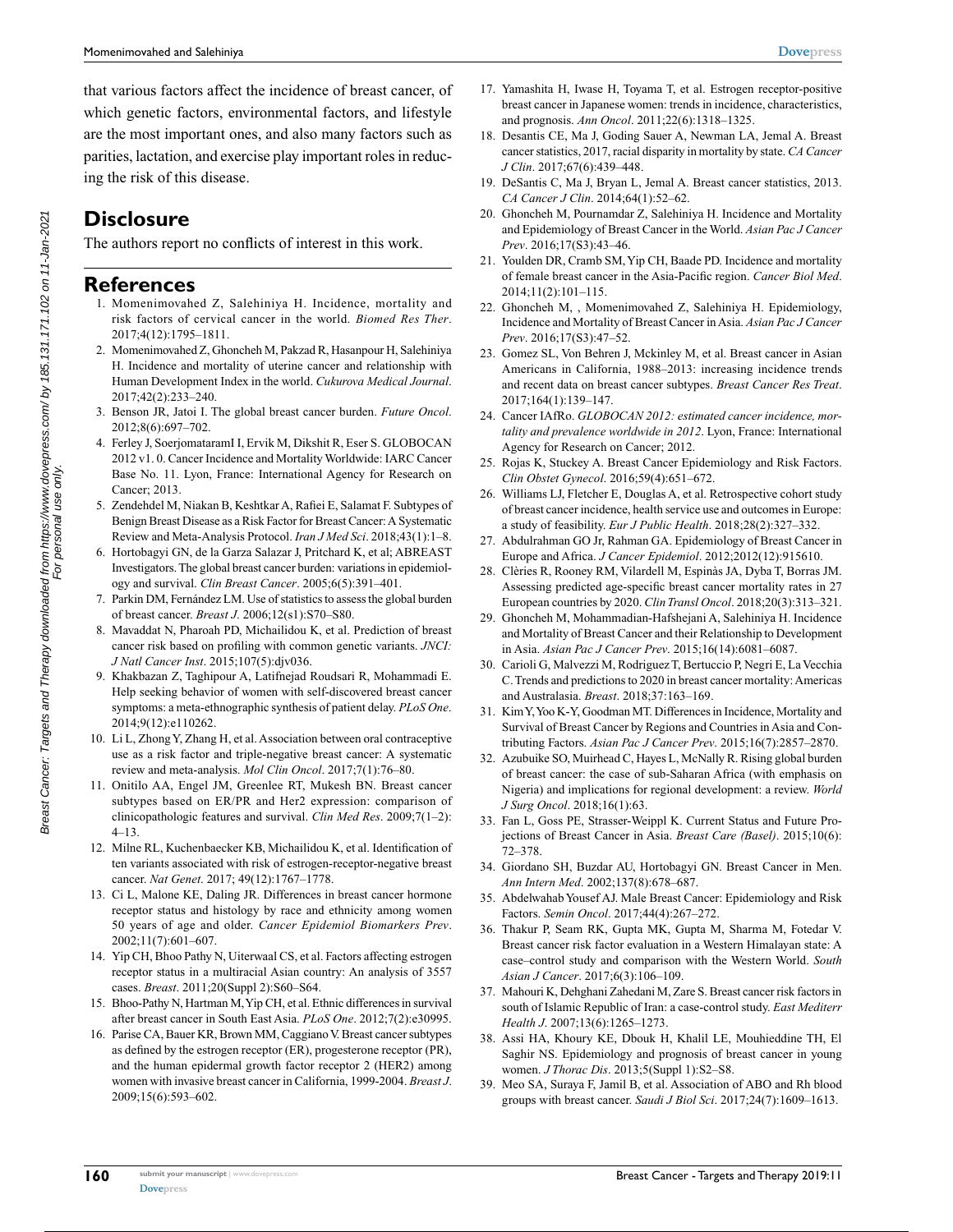- 40. Saxena S, Chawla VK, Gupta KK, Gaur KL. Association of ABO blood group and breast cancer in Jodhpur. *Indian J Physiol Pharmacol*. 2015; 59(1):63–68.
- 41. Gates MA, Xu M, Chen WY, Kraft P, Hankinson SE, Wolpin BM. ABO blood group and breast cancer incidence and survival. *Int J Cancer*. 2012;130(9):2129–2137.
- 42. Flavarjani AM, Hedayatpour B, Nourian SM, Bashardoost N. Study of the association between blood types and breast cancer among Isfahanian women with breast cancer. *Adv Biomed Res*. 2014;3(1):43.
- 43. Bhadoria A, Kapil U, Sareen N, Singh P. Reproductive factors and breast cancer: A case-control study in tertiary care hospital of North India. *Indian J Cancer*. 2013;50(4):316–321.
- 44. Laamiri FZ, Bouayad A, Hasswane N, Ahid S, Mrabet M, Amina B. Risk Factors for Breast Cancer of Different Age Groups: Moroccan Data? *Open J Obstet Gynecol*. 2015;05(02):79–87.
- 45. Clavel-Chapelon F, Launoy G, Auquier A, et al. Reproductive factors and breast cancer risk: Effect of age at diagnosis. *Ann Epidemiol*. 1995;5(4):315–320.
- 46. Wu MH, Chou YC, Yu JC, et al. Hormonal and body-size factors in relation to breast cancer risk: a prospective study of 11,889 women in a low-incidence area. *Ann Epidemiol*. 2006;16(3):223–229.
- 47. Tamakoshi K, Yatsuya H, Wakai K, et al; JACC Study Group. Impact of menstrual and reproductive factors on breast cancer risk in Japan: Results of the JACC study. *Cancer Sci*. 2005;96(1):57–62.
- 48. Nguyen J, Le QH, Duong BH, et al. A matched case-control study of risk factors for breast cancer risk in Vietnam. *Int J Breast Cancer*. 2016;2016(8):1–7.
- 49. Fioretti F, Tavani A, Bosetti C, et al. Risk factors for breast cancer in nulliparous women. *Br J Cancer.* 1999;79(11–12):1923–1928.
- 50. Dai Q, Liu B, Du Y. Meta-analysis of the risk factors of breast cancer concerning reproductive factors and oral contraceptive use. *Front Med China*. 2009;3(4):452–458.
- 51. Ma H, Henderson KD, Sullivan-Halley J, et al. Pregnancy-related factors and the risk of breast carcinoma in situand invasive breast cancer among postmenopausal women in the California Teachers Study cohort. *Breast Cancer Res*. 2010;12(3):R35.
- 52. Ma H, Bernstein L, Pike MC, Ursin G. Reproductive factors and breast cancer risk according to joint estrogen and progesterone receptor status: a meta-analysis of epidemiological studies. *Breast Cancer Res*. 2006;8(4):R43.
- 53. Balekouzou A, Yin P, Pamatika CM, et al. Reproductive risk factors associated with breast cancer in women in Bangui: a case–control study. *BMC Womens Health*. 2017;17(1):14.
- 54. Palmer JR, Wise LA, Horton NJ, Adams-Campbell LL, Rosenberg L. Dual effect of parity on breast cancer risk in African-American women. *J Natl Cancer Inst*. 2003;95(6):478–483.
- 55. Butt S, Borgquist S, Anagnostaki L, Landberg G, Manjer J. Parity and age at first childbirth in relation to the risk of different breast cancer subgroups. *Int J Cancer*. 2009;125(8):1926–1934.
- 56. Williams LA, Nichols HB, Hoadley KA, et al. Reproductive risk factor associations with lobular and ductal carcinoma in the Carolina Breast Cancer Study. *Cancer Causes Control*. 2018;29(1):25–32.
- 57. Beral V, Bull D, Doll R, Peto R, Reeves G; Collaborative Group on Hormonal Factors in Breast Cancer. Breast cancer and abortion: collaborative reanalysis of data from 53 epidemiological studies, including 83 000 women with breast cancer from 16 countries. *Lancet*. 2004;363(9414):1007–1016.
- 58. Innes KE, Byers TE. First pregnancy characteristics and subsequent breast cancer risk among young women. *Int J Cancer*. 2004;112(2):306–311.
- 59. Melbye M, Wohlfahrt J, Andersen A-MN, Westergaard T, Andersen PK. Preterm delivery and risk of breast cancer. *Br J Cancer*. 1999;80(3-4):609–613.
- 60. Vatten LJ, Romundstad PR, Trichopoulos D, Skjærven R. Pre-eclampsia in pregnancy and subsequent risk for breast cancer. *Br J Cancer*. 2002;87(9):971–973.
- 61. Cohn BA, Cirillo PM, Christianson RE, van den Berg BJ, Siiteri PK. Placental characteristics and reduced risk of maternal breast cancer. *J Natl Cancer Inst*. 2001;93(15):1133–1140.
- 62. Brasky TM, Li Y, Jaworowicz DJ Jr, et al. Pregnancy-related characteristics and breast cancer risk. *Cancer Causes Control*. 2013;24(9): 1675–1685.
- 63. Beaber EF, Buist DSM, Barlow WE, Malone KE, Reed SD, Li CI. Recent oral contraceptive use by formulation and breast cancer risk among women 20 to 49 years of age. *Cancer Res*. 2014;74(15):4078–4089.
- 64. Kotsopoulos J, Lubinski J, Moller P, et al; Hereditary Breast Cancer Clinical Study Group. Timing of oral contraceptive use and the risk of breast cancer in BRCA1 mutation carriers. *Breast Cancer Res Treat*. 2014;143(3):579–586.
- 65. Marchbanks PA, McDonald JA, Wilson HG, et al. Oral contraceptives and the risk of breast cancer. *N Engl J Med*. 2002;346(26):2025–2032.
- 66. Skegg DC, Noonan EA, Paul C, Spears GF, Meirik O, Thomas DB. Depot medroxyprogesterone acetate and breast cancer: a pooled analysis of the World Health Organization and New Zealand studies. *JAMA*. 1995;273(10):799–804.
- 67. Zolfaroli I, Tarín JJ, Cano A. Hormonal contraceptives and breast cancer: Clinical data. *Eur J Obstet Gynecol Reprod Biol.*  2018;S0301–2115(18)30156–30158.
- 68. Taheripanah R, Balash F, Anbiaee R, Mahmoodi M, Akbari Sene A. Breast Cancer and Ovulation Induction Treatments. *Clin Breast Cancer*. 2018;18:395–399.
- 69. Lerner-Geva L, Keinan-Boker L, Blumstein T, et al. Infertility, ovulation induction treatments and the incidence of breast cancer – a historical prospective cohort of Israeli women. *Breast Cancer Res Treat*. 2006;100(2):201–212.
- 70. Brinton LA, Scoccia B, Moghissi KS, et al. Breast cancer risk associated with ovulation-stimulating drugs. *Hum Reprod*. 2004;19(9):2005–2013.
- 71. Beral V, Bull D, Doll R, Key T, Peto R, Reeves G. Breast cancer and hormone replacement therapy: collaborative reanalysis of data from 51 epidemiological studies of 52, 705 women with breast cancer and 108, 411 women without breast cancer. *Lancet*. 1997;350(9084):1047–1059.
- 72. Beral V; Million Women Study Collaborators. Breast cancer and hormone-replacement therapy in the Million Women Study. *Lancet*. 2003;362(9382):419–427.
- 73. Ross RK, Paganini-Hill A, Wan PC, Pike MC. Effect of hormone replacement therapy on breast cancer risk: estrogen versus estrogen plus progestin. *J Natl Cancer Inst*. 2000;92(4):328–332.
- 74. Fournier A, Berrino F, Clavel-Chapelon F. Unequal risks for breast cancer associated with different hormone replacement therapies: results from the E3N cohort study. *Breast Cancer Res Treat*. 2007;107(1):103–111.
- 75. Cobain EF, Milliron KJ, Merajver SD. Updates on breast cancer genetics: Clinical implications of detecting syndromes of inherited increased susceptibility to breast cancer. *Semin Oncol*. 2016;43(5):528–535.
- 76. Godet I. Gilkes DM. BRCA1 and BRCA2 mutations and treatment strategies for breast cancer. *Integr Cancer Sci Ther*. 2017;4(1):1–17.
- 77. Kuchenbaecker KB, Hopper JL, Barnes DR, et al. Risks of Breast, Ovarian, and Contralateral Breast Cancer for *BRCA1* and *BRCA2* Mutation Carriers. *JAMA*. 2017;317(23):2402–2416.
- 78. Ahmed F, Mahmood N, Shahid S, et al. Mutations in Human Interferon α*2b* Gene and Potential as Risk Factor Associated with Female Breast Cancer. *Cancer Biother Radiopharm*. 2016;31(6):199–208.
- 79. Yari K, Rahimi Z, Moradi MT, Rahimi Z. The MMP-2 -735 C Allele is a Risk Factor for Susceptibility to Breast Cancer. *Asian Pac J Cancer Prev*. 2014;15(15):6199–6203.
- 80. Bravi F, Decarli A, Russo AG. Risk factors for breast cancer in a cohort of mammographic screening program: a nested case-control study within the FRiCaM study. *Cancer Med*. 2018;7(5):2145–2152.
- 81. Ahern TP, Sprague BL, Bissell MC, et al. Family history of breast cancer, breast density, and breast cancer risk in a US breast cancer screening population. *Cancer Epidemiol Biomarkers Prev*. 2017;26(6): 938–944.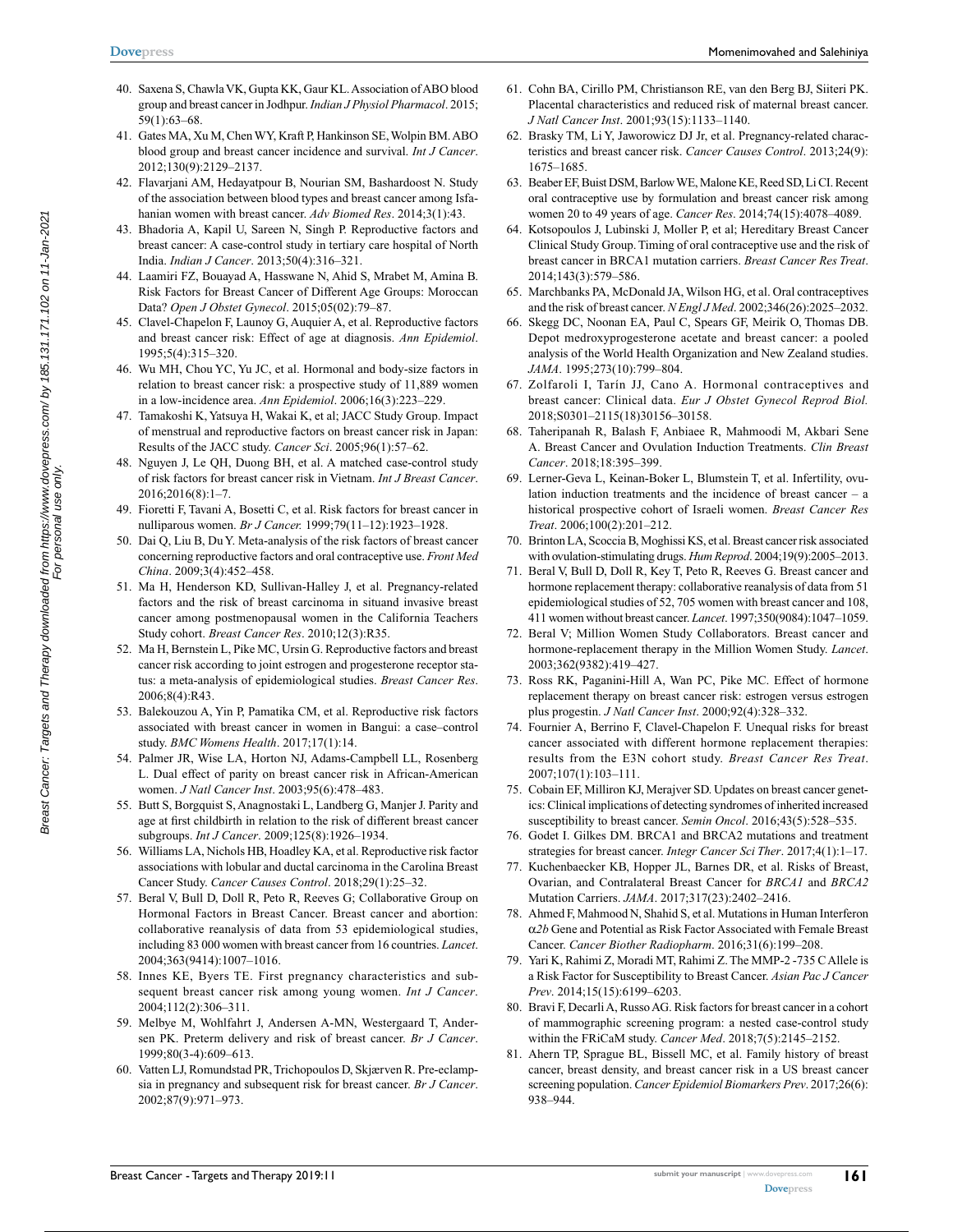- 82. Sweeney C, Blair CK, Anderson KE, Lazovich D, Folsom AR. Risk factors for breast cancer in elderly women. *Am J Epidemiol*. 2004;160(9):868–875.
- 83. Metcalfe KA, Finch A, Poll A, et al. Breast cancer risks in women with a family history of breast or ovarian cancer who have tested negative for a BRCA1 or BRCA2 mutation. *Br J Cancer*. 2009;100(2):421–425.
- 84. Narod SA, Tung N, Lubinski J, et al; Hereditary Breast Cancer Clinical Study Group. A prior diagnosis of breast cancer is a risk factor for breast cancer in BRCA1 and BRCA2 carriers. *Curr Oncol*. 2014;21(2):64–68.
- 85. Melvin JC, Wulaningsih W, Hana Z, et al. Family history of breast cancer and its association with disease severity and mortality. *Cancer Med*. 2016;5(5):942–949.
- 86. Freund C, Mirabel L, Annane K, Mathelin C. Breastfeeding and breast cancer. *Gynecol Obstet Fertil*. 2005;33(10):739–744. French.
- 87. Nazari SS, Mukherjee P. An overview of mammographic density and its association with breast cancer. *Breast Cancer*. 2018;25(3):259–267.
- 88. Jeong SH, An YS, Choi JY, et al. Risk Reduction of Breast Cancer by Childbirth, Breastfeeding, and Their Interaction in Korean Women: Heterogeneous Effects Across Menopausal Status, Hormone Receptor Status, and Pathological Subtypes. *J Prev Med Public Health*.  $2017:50(6)$ :401-410
- 89. Kwan ML, Bernard PS, Kroenke CH, et al. Breastfeeding, PAM50 tumor subtype, and breast cancer prognosis and survival. *J Natl Cancer Inst*. 2015;107(7):djv087.
- 90. Michels KB, Willett WC, Rosner BA, et al. Prospective assessment of breastfeeding and breast cancer incidence among 89,887 women. *Lancet*. 1996;347(8999):431–436.
- 91. Brinton LA, Potischman NA, Swanson CA, et al. Breastfeeding and breast cancer risk. *Cancer Causes Control*. 1995;6(3):199–208.
- 92. Vierkant RA, Degnim AC, Radisky DC, et al. Mammographic breast density and risk of breast cancer in women with atypical hyperplasia: an observational cohort study from the Mayo Clinic Benign Breast Disease (BBD) cohort. *BMC Cancer*. 2017;17(1):84.
- 93. Byrne C, Ursin G, Martin CF, et al. Mammographic density change with estrogen and progestin therapy and breast cancer risk. *J Natl Cancer Inst*. 2017;109(9):djx001.
- 94. Kerlikowske K, Gard CC, Tice JA, et al; Breast Cancer Surveillance Consortium. Risk Factors That Increase Risk of Estrogen Receptor-Positive and -Negative Breast Cancer. *J Natl Cancer Inst*. 2017;109(5):djw276.
- 95. Eriksson M, Czene K, Pawitan Y, Leifland K, Darabi H, Hall P. A clinical model for identifying the short-term risk of breast cancer. *Breast Cancer Res*. 2017;19(1):29.
- 96. Román M, Quintana MJ, Ferrer J, Sala M, Castells X. Cumulative risk of breast cancer screening outcomes according to the presence of previous benign breast disease and family history of breast cancer: supporting personalised screening. *Br J Cancer*. 2017;116(11):1480–1485.
- 97. Socolov D, Anghelache I, Ilea C, Socolov R, Carauleanu A. Benign breast disease and the risk of breast cancer in the next 15 years. *Rev Med Chir Soc Med Nat Iasi*. 2015;119(1):135–140.
- 98. Arthur R, Wang Y, Ye K, et al. Association between lifestyle, menstrual/ reproductive history, and histological factors and risk of breast cancer in women biopsied for benign breast disease. *Breast Cancer Res Treat*. 2017;165(3):623–631.
- 99. Hartmann LC, Sellers TA, Frost MH, et al. Benign breast disease and the risk of breast cancer. *N Engl J Med*. 2005;353(3):229–237.
- 100. Miller ER, Wilson C, Chapman J, et al. Connecting the dots between breast cancer, obesity and alcohol consumption in middle-aged women: ecological and case control studies. *BMC Public Health*. 2018;18(1):460.
- 101. Lahmann PH, Hoffmann K, Allen N, et al. Body size and breast cancer risk: Findings from the European prospective investigation into cancer and nutrition (EPIC). *Int J Cancer*. 2004;111(5):762–771.
- 102. Chen M-J, Wu WY-Y, Yen AM-F, et al. Body mass index and breast cancer: analysis of a nation-wide population-based prospective cohort study on 1 393 985 Taiwanese women. *Int J Obes (Lond)*. 2016;40(3):524–530.
- 103. Rosner B, Eliassen AH, Toriola AT, et al. Weight and weight changes in early adulthood and later breast cancer risk. *Int J Cancer*. 2017;140(9):2003–2014.
- 104. Kessous R, Davidson E, Meirovitz M, Sergienko R, Sheiner E. Prepregnancy obesity: a risk factor for future development of ovarian and breast cancer. *Eur J Cancer Prev*. 2017;26(2):151–155.
- 105. Berclaz G, Li S, Price KN, et al; International Breast Cancer Study Group. Body mass index as a prognostic feature in operable breast cancer: the International Breast Cancer Study Group experience. *Ann Oncol*. 2004;15(6):875–884.
- 106. Scholz C, Andergassen U, Hepp P, et al. Obesity as an independent risk factor for decreased survival in node-positive high-risk breast cancer. *Breast Cancer Res Treat*. 2015;151(3):569–576.
- 107. Opdahl S, Alsaker MD, Janszky I, Romundstad PR, Vatten LJ. Joint effects of nulliparity and other breast cancer risk factors. *Br J Cancer*. 2011;105(5):731–736.
- 108. Vieira R, Tobar JSS, Dardes R, Claudio L, Thuler S. Alcohol Consumption as a Risk Factor for Breast Cancer Development: A Case-Control Study in Brazil. *Asian Pac J Cancer Prev*. 2018;19(3):703–707.
- 109. Romieu I, Scoccianti C, Chajès V, et al. Alcohol intake and breast cancer in the European prospective investigation into cancer and nutrition. *Int J Cancer*. 2015;137(8):1921–1930.
- 110. Baglia ML, Malone KE, Tang MC, Li CI. Alcohol Intake and Risk of Breast Cancer by Histologic Subtype and Estrogen Receptor Status Among Women Aged 55 to 74 Years. *Horm Cancer*. 2017;8(4):211–218.
- 111. Park SY, Kolonel LN, Lim U, White KK, Henderson BE, Wilkens LR. Alcohol consumption and breast cancer risk among women from five ethnic groups with light to moderate intakes: the Multiethnic Cohort Study. *Int J Cancer*. 2014;134(6):1504–1510.
- 112. Luo J, Margolis KL, Wactawski-Wende J, et al. Association of active and passive smoking with risk of breast cancer among postmenopausal women: a prospective cohort study. *BMJ*. 2011;342:d1016.
- 113. Xue F, Willett WC, Rosner BA, Hankinson SE, Michels KB. Cigarette smoking and the incidence of breast cancer. *Arch Intern Med*. 2011;171(2):125–133.
- 114. Tong JH, Li Z, Shi J, et al. Passive smoking exposure from partners as a risk factor for ER+/PR+ double positive breast cancer in neversmoking Chinese urban women: a hospital-based matched case control study. *PLoS One*. 2014;9(5):e97498.
- 115. Bjerkaas E, Parajuli R, Weiderpass E, et al. Smoking duration before first childbirth: an emerging risk factor for breast cancer? Results from 302,865 Norwegian women. *Cancer Causes Control*. 2013;24(7):1347–1356.
- 116. Gierach GL, Freedman ND, Andaya A, et al. Coffee intake and breast cancer risk in the NIH-AARP diet and health study cohort. *Int J Cancer*. 2012;131(2):452–460.
- 117. Boggs DA, Palmer JR, Stampfer MJ, Spiegelman D, Adams-Campbell LL, Rosenberg L. Tea and coffee intake in relation to risk of breast cancer in the Black Women's Health Study. *Cancer Causes Control*. 2010;21(11):1941–1948.
- 118. Li J, Seibold P, Chang-Claude J, et al. Coffee consumption modifies risk of estrogen-receptor negative breast cancer. *Breast Cancer Res*. 2011;13(3):R49.
- 119. Oh JK, Sandin S, Strom P, Lof M, Adami HO, Weiderpass E. Prospective study of breast cancer in relation to coffee, tea and caffeine in Sweden. *Int J Cancer*. 2015;137(8):1979–89.
- 120. Ganmaa D, Willett WC, Li TY, et al. Coffee, tea, caffeine and risk of breast cancer: a 22-year follow-up. *Int J Cancer*. 2008;122(9): 2071–2076.
- 121. Yaghjyan L, Rich S, Mao L, Mai V, Egan KM. Interactions of coffee consumption and postmenopausal hormone use in relation to breast cancer risk in UK Biobank. *Cancer Causes Control*. 2018;29(6): 519–525.
- 122. Jordan I, Hebestreit A, Swai B, Krawinkel MB. Dietary patterns and breast cancer risk among women in northern Tanzania: a case-control study. *Eur J Nutr*. 2013;52(3):905–915.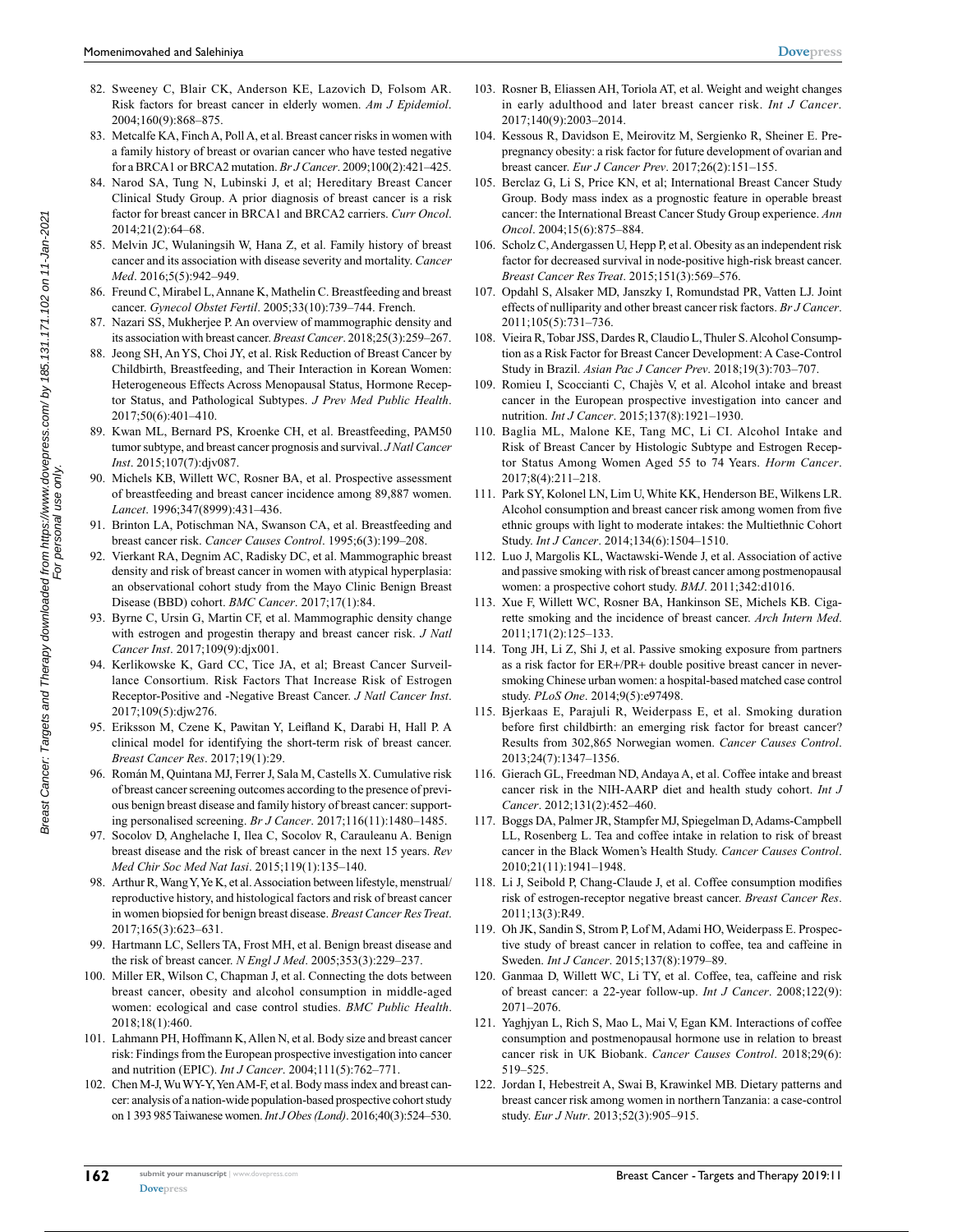- 123. Taylor EF, Burley VJ, Greenwood DC, Cade JE. Meat consumption and risk of breast cancer in the UK Women's Cohort Study. *Br J Cancer*. 2007;96(7):1139–1146.
- 124. Sieri S, Krogh V, Ferrari P, et al. Dietary fat and breast cancer risk in the European Prospective Investigation into Cancer and Nutrition. *Am J Clin Nutr*. 2008;88(5):1304–1312.
- 125. Harris HR, Willett WC, Vaidya RL, Michels KB. An adolescent and early adulthood dietary pattern associated with inflammation and the incidence of breast cancer. *Cancer Res*. 2017;77(5):1179–1187.
- 126. Rehman S, Husnain SM. A probable risk factor of female breast cancer: study on benign and malignant breast tissue samples. *Biol Trace Elem Res*. 2014;157(1):24–29.
- 127. Mctiernan A, Kooperberg C, White E, et al; Women's Health Initiative Cohort Study. Recreational physical activity and the risk of breast cancer in postmenopausal women: the Women's Health Initiative Cohort Study. *JAMA*. 2003;290(10):1331–1336.
- 128. Holmes MD, Chen WY, Feskanich D, Kroenke CH, Colditz GA. Physical activity and survival after breast cancer diagnosis. *JAMA*. 2005;293(20):2479–2486.
- 129. Lee J. A Meta-analysis of the Association Between Physical Activity and Breast Cancer Mortality. *Cancer Nurs*. Epub 2018 Mar 30.
- 130. Holick CN, Newcomb PA, Trentham-Dietz A, et al. Physical activity and survival after diagnosis of invasive breast cancer. *Cancer Epidemiol Biomarkers Prev*. 2008;17(2):379–386.
- 131. Hatse S, Lambrechts D, Verstuyf A, et al. Vitamin D status at breast cancer diagnosis: correlation with tumor characteristics, disease outcome, and genetic determinants of vitamin D insufficiency. *Carcinogenesis*. 2012;33(7):1319–1326.
- 132. Park S, Lee DH, Jeon JY, et al. Serum 25-hydroxyvitamin D deficiency and increased risk of breast cancer among Korean women: a casecontrol study. *Breast Cancer Res Treat*. 2015;152(1):147–154.
- 133. O'Brien KM, Sandler DP, Taylor JA, Weinberg CR. Serum vitamin D and risk of breast cancer within five years. *Environ Health Perspect*. 2017;125(7):077004.
- 134. Shekarriz-Foumani R, Khodaie F. The correlation of plasma 25-hydroxyvitamin D deficiency with risk of breast neoplasms: a systematic review. *Iran J Cancer Prev*. 2016;9(3):e4469.
- 135. Lu C, Sun H, Huang J, et al. Long-Term Sleep Duration as a Risk Factor for Breast Cancer: Evidence from a Systematic Review and Dose-Response Meta-Analysis. *Biomed Res Int*. 2017;2017:1–11.
- 136. Xiao Q, Signorello LB, Brinton LA, Cohen SS, Blot WJ, Matthews CE. Sleep duration and breast cancer risk among black and white women. *Sleep Med*. 2016;20:25–29.
- 137. Chiu HY, Huang CJ, Fan YC, Tsai PS. Insomnia But Not Hypnotics Use Associates with the Risk of Breast Cancer: A Population-Based Matched Cohort Study. *J Womens Health (Larchmt)*. Epub 2018 Mar 12.
- 138. Soucise A, Vaughn C, Thompson CL, et al. Sleep quality, duration, and breast cancer aggressiveness. *Breast Cancer Res Treat*. 2017;164(1):169–178.
- 139. Marinac CR, Nelson SH, Flatt SW, Natarajan L, Pierce JP, Patterson RE. Sleep duration and breast cancer prognosis: perspectives from the Women's Healthy Eating and Living Study. *Breast Cancer Res Treat*. 2017;162(3):581–589.
- 140. Vogtmann E, Levitan EB, Hale L, et al. Association between sleep and breast cancer incidence among postmenopausal women in the Women's Health Initiative. *Sleep*. 2013;36(10):1437–1444.
- 141. Andersen ZJ, Stafoggia M, Weinmayr G, et al. Long-term exposure to ambient air pollution and incidence of postmenopausal breast cancer in 15 European cohorts within the ESCAPE project. *Environ Health Perspect*. 2017;125(10):107005.
- 142. Wei Y, Davis J, Bina WF. Ambient air pollution is associated with the increased incidence of breast cancer in US. *Int J Environ Health Res*. 2012;22(1):12–21.
- 143. Andersen ZJ, Stafoggia M, Weinmayr G, et al. Long-Term Exposure to Ambient Air Pollution and Incidence of Postmenopausal Breast Cancer in 15 European Cohorts within the ESCAPE Project. *Environ Health Perspect*. 2017;125(10):107005.
- 144. Benabu JC, Stoll F, Gonzalez M, Mathelin C. Night work, shift work: Breast cancer risk factor? *Gynecol Obstet Fertil*. 2015;43(12):791–799. French.
- 145. Kerenyi NA, Pandula E, Feuer GM. Oncostatic effects of the pineal gland. *Drug Metabol Drug Interact*. 1990;8(3-4):313–319.
- 146. Stevens RG, Davis S. The melatonin hypothesis: electric power and breast cancer. *Environ Health Perspect*. 1996;104(Suppl 1):135–140.
- 147. Megdal SP, Kroenke CH, Laden F, Pukkala E, Schernhammer ES. Night work and breast cancer risk: a systematic review and meta-analysis. *Eur J Cancer*. 2005;41(13):2023–2032.
- 148. Orsini M, Trétarre B, Daurès JP, Bessaoud F. Individual socioeconomic status and breast cancer diagnostic stages: a French case-control study. *Eur J Public Health*. 2016;26(3):445–450.
- 149. Lundqvist A, Andersson E, Ahlberg I, Nilbert M, Gerdtham U. Socioeconomic inequalities in breast cancer incidence and mortality in Europe-a systematic review and meta-analysis. *Eur J Public Health*. 2016;26(5):804–813.
- 150. Akinyemiju TF, Pisu M, Waterbor JW, Altekruse SF. Socioeconomic status and incidence of breast cancer by hormone receptor subtype. *Springerplus*. 2015;4(1):508.
- 151. Gordon NH. Socioeconomic factors and breast cancer in black and white Americans. *Cancer Metastasis Rev*. 2003;22(1):55–65.
- 152. Kuzhan A, Adlı M. The Effect of Socio-Economic-Cultural Factors on Breast Cancer. *J Breast Health*. 2015;11(1):17–21.
- 153. Booth CM, Li G, Zhang-Salomons J, Mackillop WJ. The impact of socioeconomic status on stage of cancer at diagnosis and survival: a population-based study in Ontario, Canada. *Cancer*. 2010;116(17):4160–4167.
- 154. Wolf I, Sadetzki S, Catane R, Karasik A, Kaufman B. Diabetes mellitus and breast cancer. *Lancet Oncol*. 2005;6(2):103–111.
- 155. Tabassum I, Mahmood H, Faheem M. Type 2 Diabetes Mellitus as a Risk Factor for Female Breast Cancer in the Population of Northern Pakistan. *Asian Pac J Cancer Prev*. 2016;17(7):3255–3258.
- 156. Larsson SC, Mantzoros CS, Wolk A. Diabetes mellitus and risk of breast cancer: a meta-analysis. *Int J Cancer*. 2007;121(4):856–862.
- 157. Muti P, Quattrin T, Grant BJ, et al. Fasting glucose is a risk factor for breast cancer: a prospective study. *Cancer Epidemiol Biomarkers Prev*. 2002;11(11):1361–1368.
- 158. Tang GH, Satkunam M, Pond GR, et al. Association of metformin with breast cancer incidence and mortality in patients with type 2 diabetes: a GRADE assessed systematic review and meta-analysis. *Cancer Epidemiol Biomarkers Prev*. 2018;27(6):627–635.
- 159. Rinaldi S, Peeters PH, Berrino F, et al. IGF-I, IGFBP-3 and breast cancer risk in women: The European Prospective Investigation into Cancer and Nutrition (EPIC). *Endocr Relat Cancer*. 2006;13(2):593–605.
- 160. Chang YL, Sheu WH, Lin SY, Liou WS. Good glycaemic control is associated with a better prognosis in breast cancer patients with type 2 diabetes mellitus. *Clin Exp Med*. 2018;18(3):383–390.
- 161. John EM, Phipps AI, Knight JA, et al. Medical radiation exposure and breast cancer risk: findings from the Breast Cancer Family Registry. *Int J Cancer*. 2007;121(2):386–394.
- 162. Moskowitz CS, Chou JF, Wolden SL, et al. Breast cancer after chest radiation therapy for childhood cancer. *J Clin Oncol*. 2014;32(21):2217–2223.
- 163. Henderson TO, Moskowitz CS, Chou JF, et al. Breast cancer risk in childhood cancer survivors without a history of chest radiotherapy: a report from the Childhood Cancer Survivor Study. *J Clin Oncol*. 2016;34(9):910–918.
- 164. Momenimovahed Z, Ghoncheh M, Pakzad R, Hasanpour H, Salehiniya H. Incidence and mortality of uterine cancer and relationship with Human Development Index in the world. *Cukurova Medical Journal*. 2017;42(2):233–240.
- 165. Ferlay J, et al. IARC CancerBase No. 11 [Internet] Lyon, France: International Agency for Research on Cancer; 2013. GLOBOCAN 2012 v1.0, Cancer Incidence and Mortality Worldwide. Available from: [http://globocan.iarc.fr.](http://globocan.iarc.fr) Accessed November 20, 2018.
- 166. Torre LA, Bray F, Siegel RL, Ferlay J, Lortet-Tieulent J, Jemal A. Global cancer statistics, 2012. *CA Cancer J Clin*. 2015;65(2):87–108.